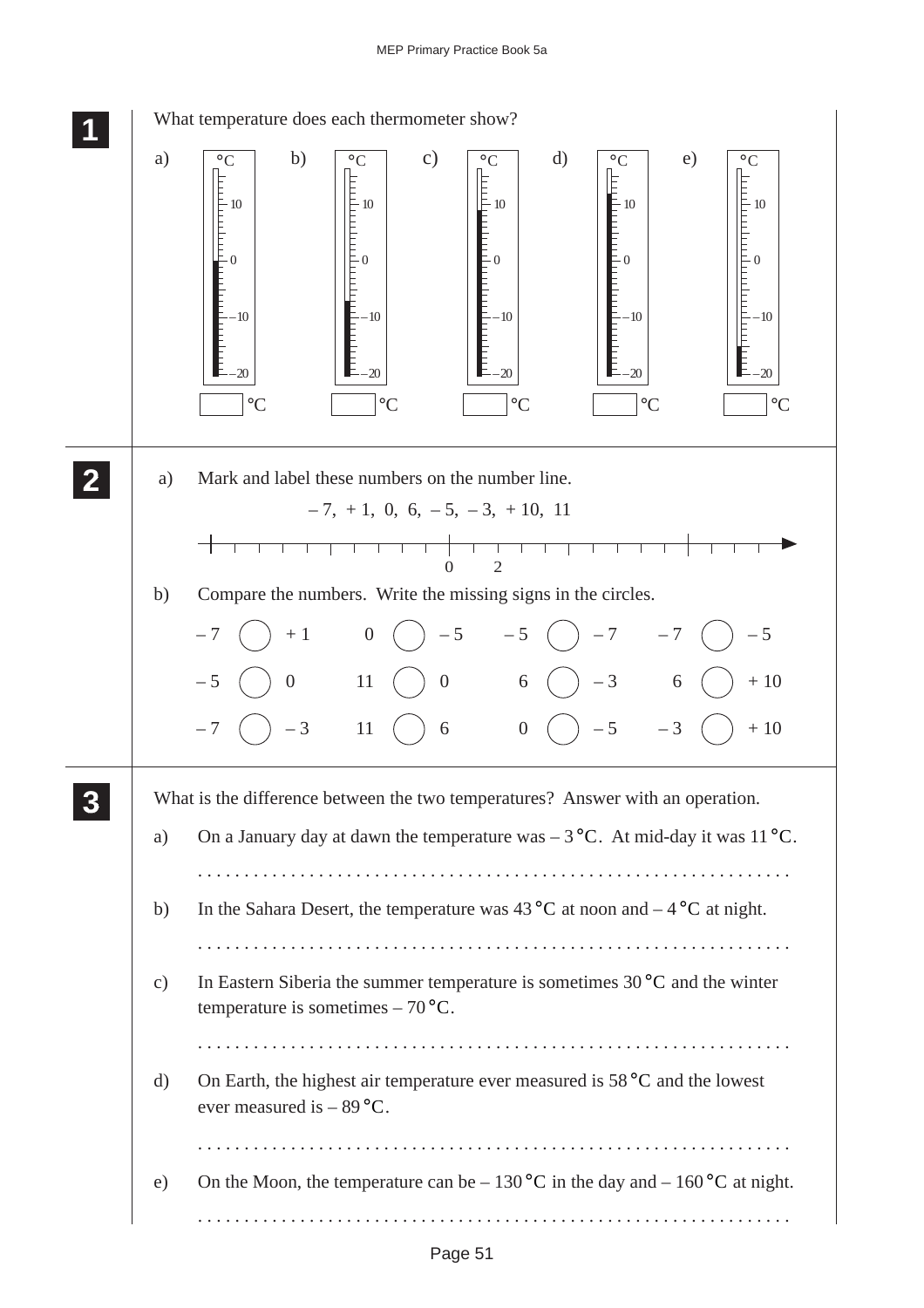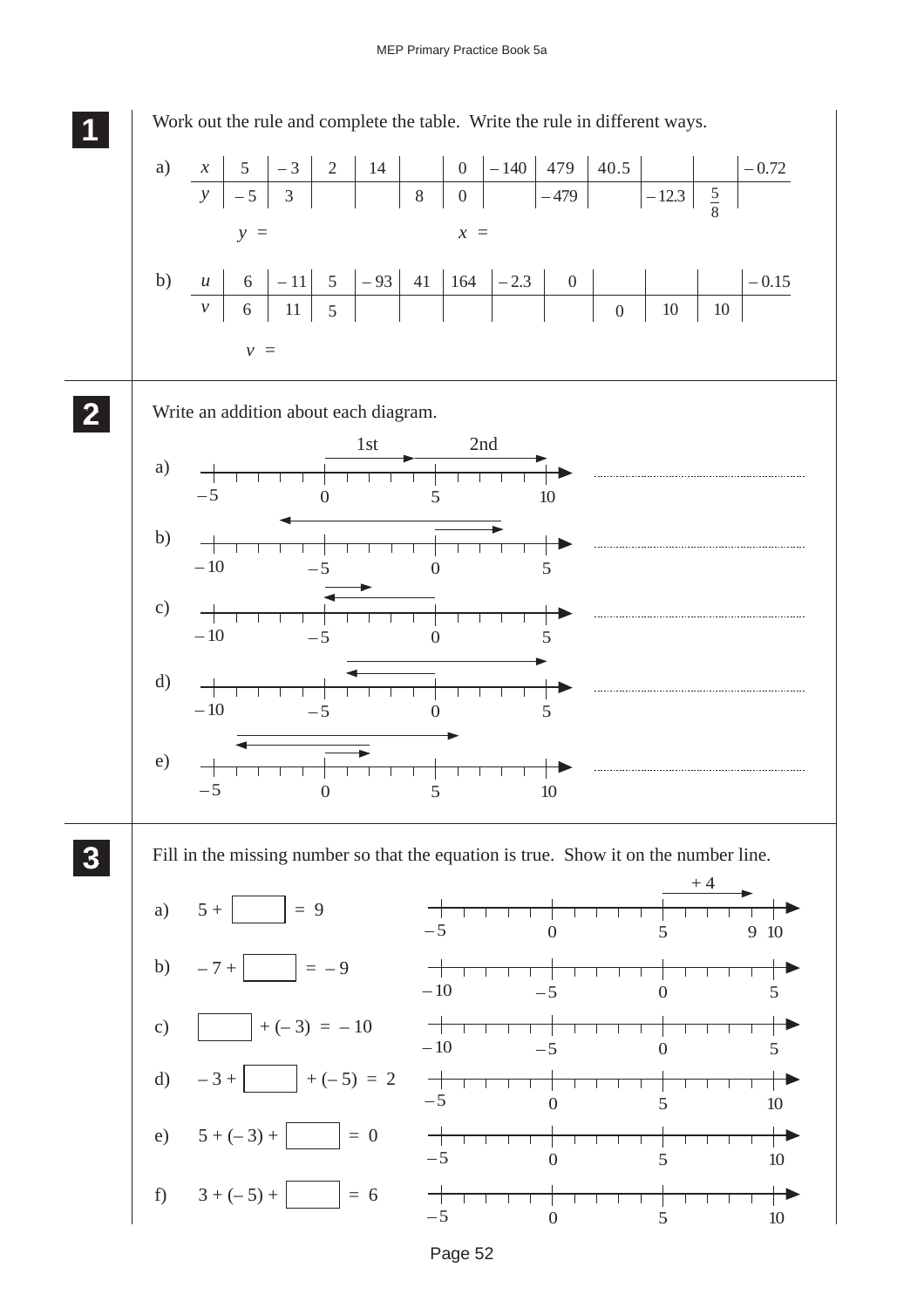| What is the balance? Write it as an addition.                                                                                                                                                                                                                                                             |
|-----------------------------------------------------------------------------------------------------------------------------------------------------------------------------------------------------------------------------------------------------------------------------------------------------------|
| a)<br>$\left(1\right)$<br>(1)<br>(1)<br>(1)<br>(1)<br>(1)<br>(1)                                                                                                                                                                                                                                          |
| b)<br>$\circled{1}$<br>$\circled{1}$<br>$\left( \mathrm{1}\right)$<br>$\left( \begin{matrix} 1 \end{matrix} \right)$<br>$\begin{array}{c} \textcircled{1} \end{array}$<br>(1)<br>(1)<br>$\left(1\right)$<br>(1)<br>(1)<br>$\left(1\right)$<br>(1)<br>(1)<br>(1)<br>(1)<br>$\vert$<br>$-1$<br>$\mathbf{1}$ |
| $\mathbf{c})$<br>(1)<br>(1)<br>(1)<br>(1)<br>(1)<br>(1)                                                                                                                                                                                                                                                   |
| Change the diagrams so that the balance remains the same. Write an addition about it.                                                                                                                                                                                                                     |
| $\left( \begin{matrix} 1 \end{matrix} \right)$<br>(1)<br>(1)<br>(1)<br>(1)<br>a)<br>$\left(1\right)$<br>- 11                                                                                                                                                                                              |
| b)<br>(1)<br>$\left(1\right)$<br>$\mathbf{1}$<br>- 11<br>- 1                                                                                                                                                                                                                                              |
| $\mathbf{c})$<br>(1)<br>(1)<br>(1)                                                                                                                                                                                                                                                                        |
| Draw a diagram using $\circled{1}$ and $\overline{1}$ for each operation. Fill in the missing number.                                                                                                                                                                                                     |
| a) $5 + (-4) =$                                                                                                                                                                                                                                                                                           |
| b) $-3+(+3) =$                                                                                                                                                                                                                                                                                            |
| c) $3 + (-8) =$                                                                                                                                                                                                                                                                                           |
| Fill in the missing numbers.                                                                                                                                                                                                                                                                              |
| $  +(-6) = 1$ b) $  +(+10) = 0$ c) $15 +$ $  = -2$<br>a)                                                                                                                                                                                                                                                  |
| $+(-8) = 0$ e) $-8 +$ $-11$ f) $+(-7) = 5$<br>$\mathrm{d}$                                                                                                                                                                                                                                                |
| g) $y + (-12) = -20$ h) $x + x + (-5) = 15$ i) $-100 + 10 =$                                                                                                                                                                                                                                              |
| $y = \begin{bmatrix} x \\ y \end{bmatrix}$                                                                                                                                                                                                                                                                |
| Solve the problem by writing an addition.<br>a)<br>Sue has won £200 but she owes £100. What is her balance?                                                                                                                                                                                               |
|                                                                                                                                                                                                                                                                                                           |
| Work out the answer to the addition. (Think of it as 'cash' and 'debt'.)<br>b)                                                                                                                                                                                                                            |
|                                                                                                                                                                                                                                                                                                           |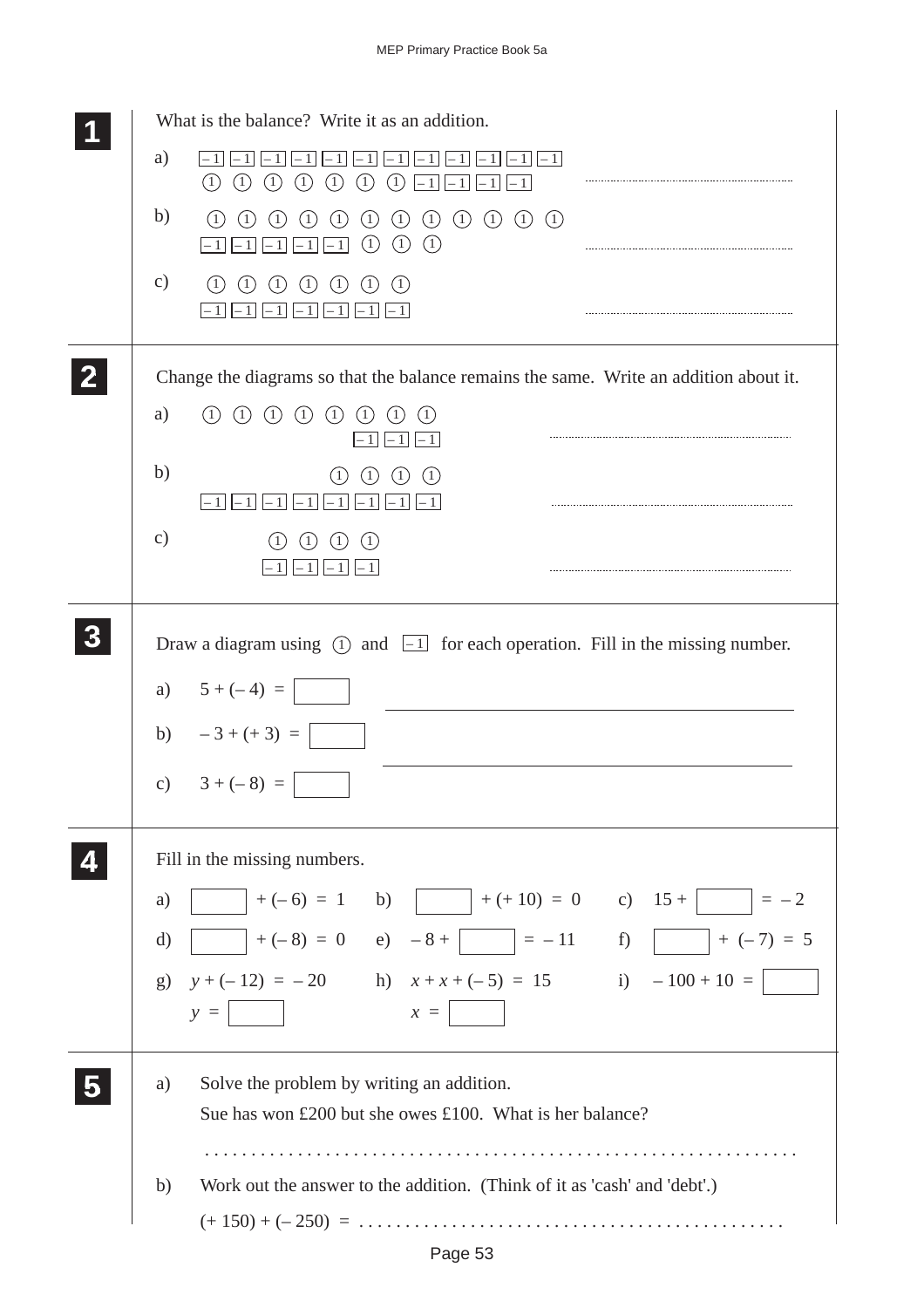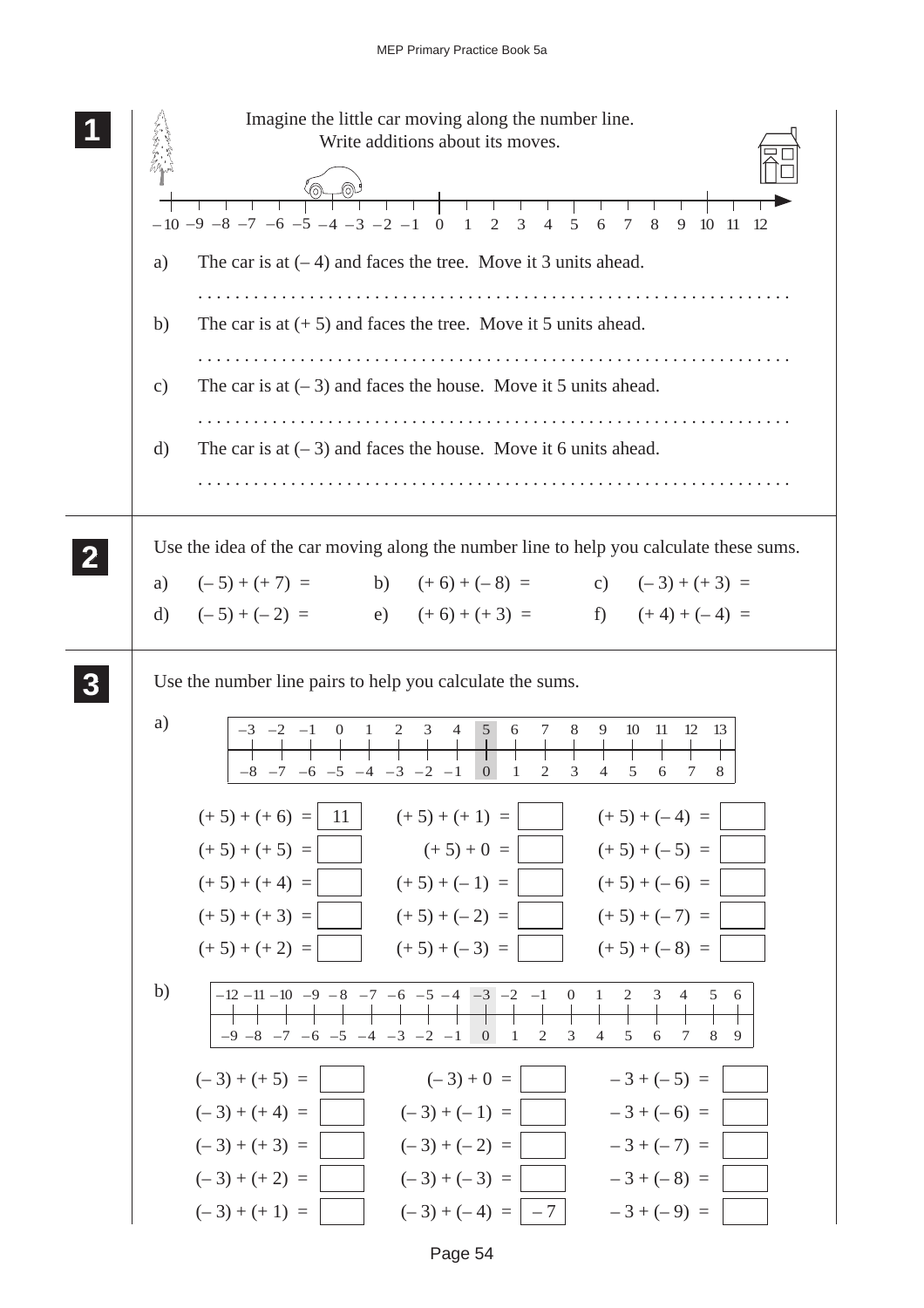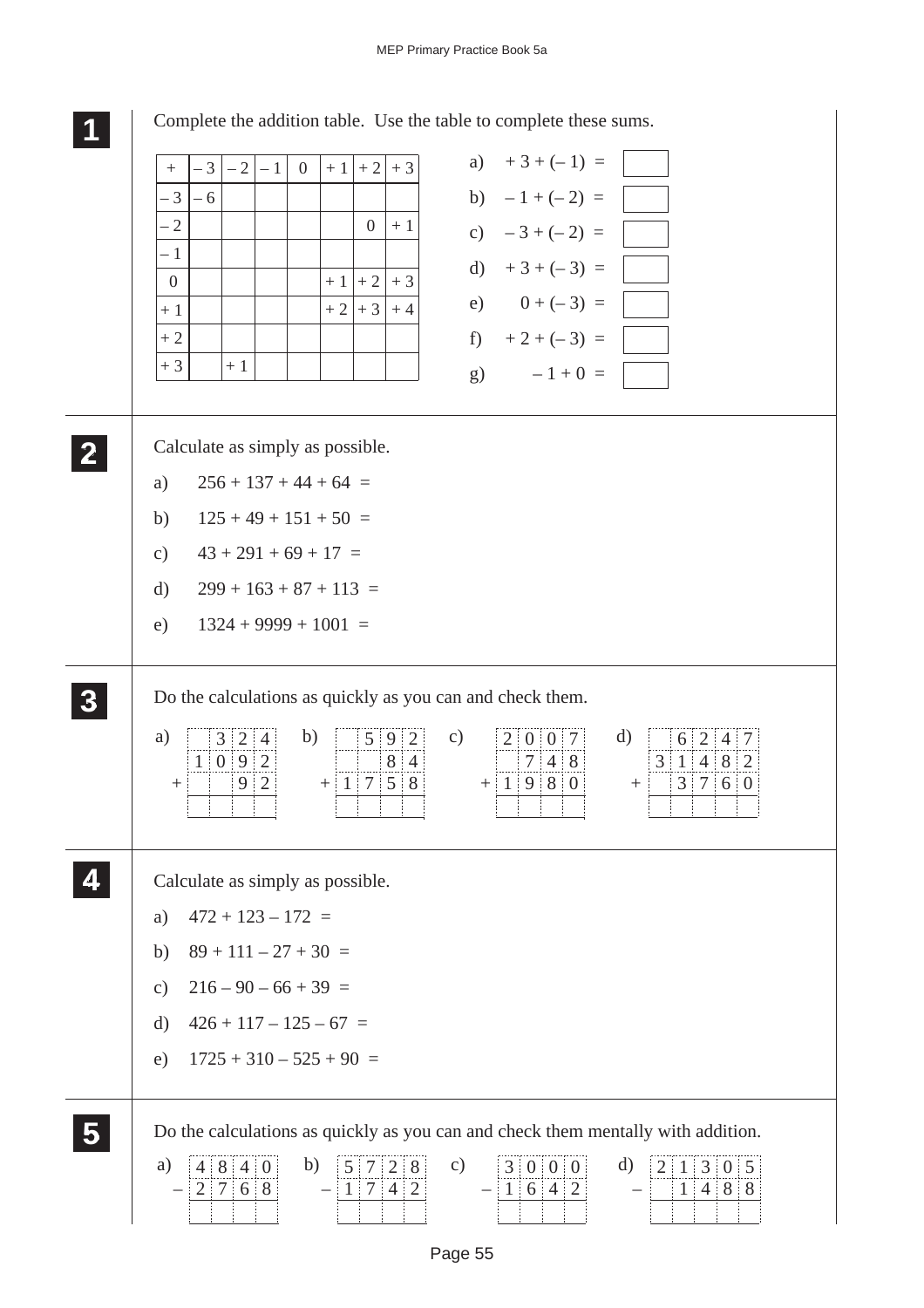|                     | $-10$         | $-5$                                                                            | $\overline{0}$ | 5             |                 | 10                                            |
|---------------------|---------------|---------------------------------------------------------------------------------|----------------|---------------|-----------------|-----------------------------------------------|
|                     |               | i) $8-(+3) =$ ii) $8-0 =$ iii) $4-(-2) =$ iv) $0-(-5) =$                        |                |               |                 |                                               |
|                     |               | $+3-(+8) = 0-(+8) = -2-(+4) = -5-0 =$                                           |                |               |                 |                                               |
| b)                  |               | Compare the two numbers. Which is more? How much more?                          |                |               |                 |                                               |
|                     |               | i) +8   +3 ii) +4   $-2$ iii) 9                                                 |                |               |                 | $\begin{vmatrix} 8 & iv & -5 \end{vmatrix}$ 0 |
|                     |               | Write a subtraction to work out the difference, then check it with an addition. |                |               |                 |                                               |
|                     |               | a) $3^{\circ}$ C is greater than $-6^{\circ}$ C                                 |                | by            | $\rm ^{\circ}C$ |                                               |
| 10<br>9             |               | So $3-(-6) = 9$ Check: $9+(-6) = 3$                                             |                |               |                 |                                               |
| 8<br>7              |               |                                                                                 |                |               | $^{\circ}C$     |                                               |
| 6                   |               | b) $-6^{\circ}$ C is less than $3^{\circ}$ C by                                 |                |               |                 |                                               |
| 5<br>4              | So            |                                                                                 |                | Check:        |                 |                                               |
| $\mathfrak{Z}$      | $\mathbf{c})$ | 4 is less than 7                                                                |                | by            |                 |                                               |
| $\overline{2}$<br>1 | So            |                                                                                 |                | Check:        |                 |                                               |
|                     | d)            | 7 is greater than 4                                                             |                | by            |                 |                                               |
|                     | So            |                                                                                 |                | Check:        |                 |                                               |
|                     |               |                                                                                 |                |               |                 |                                               |
| $-5$                | e)<br>$-8$    | is less than                                                                    | $-2$           | by            |                 |                                               |
|                     | So            |                                                                                 |                | Check:        |                 |                                               |
|                     |               | f) $-2$ is greater than $-8$                                                    |                | by            |                 |                                               |
| - -9<br>-–10        | So            |                                                                                 |                | Check:        |                 |                                               |
|                     |               |                                                                                 |                |               |                 |                                               |
|                     |               | Do the subtractions, then check with an addition.                               |                |               |                 |                                               |
|                     | a) $3-(+4) =$ | $\cdots \cdots \cdots$ b) $(-3)-(+1) =$                                         |                |               |                 |                                               |
|                     | $3-(+3) =$    | .                                                                               |                | $(-3)-0 =$    |                 |                                               |
|                     | $3-(+2) =$    | .                                                                               |                | $(-3)-(-1) =$ |                 |                                               |
|                     | $3-(+1) =$    | $(-3)-(-2) =$                                                                   |                |               |                 |                                               |
|                     | $3 - 0 =$     | .                                                                               |                | $(-3)-(-3) =$ |                 |                                               |
|                     |               | $3 - (-1) =$                                                                    |                | $(-3)-(-4) =$ |                 |                                               |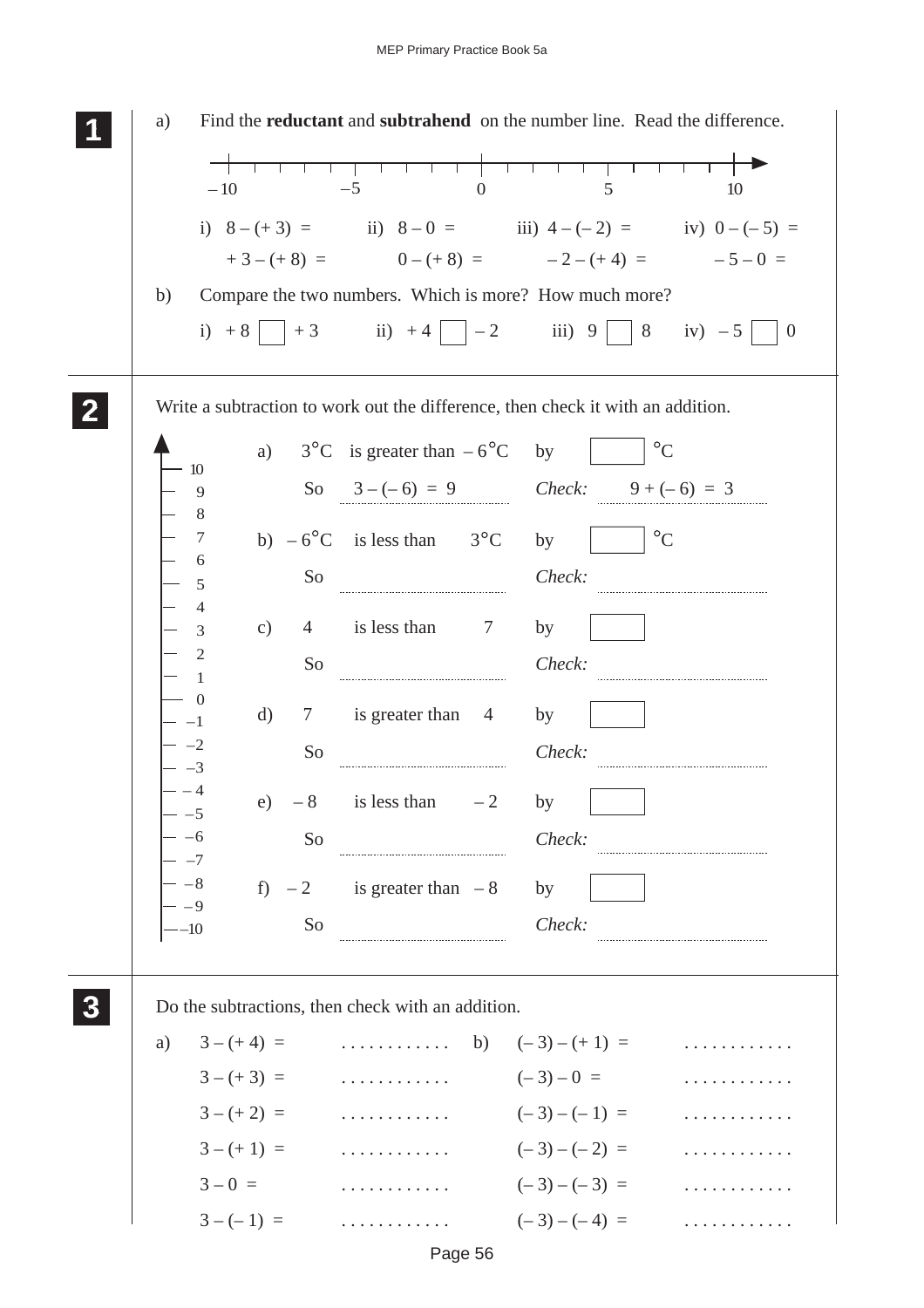|              |                 | Draw diagrams using $(1)$ and $\boxed{-1}$ to model each problem, then write the operation.                                                                                        |  |
|--------------|-----------------|------------------------------------------------------------------------------------------------------------------------------------------------------------------------------------|--|
|              | a)              | Roy owed £7 but then £4 of his debt<br>Paula had $£7$ , then she spent £6.<br>b)<br>How much did she have left?<br>was cancelled. What is his balance now?                         |  |
|              |                 | $-1$ $-1$ $-1$ $-1$ $-1$ $-1$ $-1$ $-1$<br>(1) (1) (1) (1) (1) (1)<br>(1)                                                                                                          |  |
|              |                 |                                                                                                                                                                                    |  |
|              | c)              | Lee had $£3$ , then he spent £3.<br>Tina was £4 in debt, then £4 of her debts<br>d)<br>What is his balance now?<br>were cancelled. What is her balance now?                        |  |
|              |                 |                                                                                                                                                                                    |  |
| $\mathbf{2}$ |                 | Draw diagrams using $(1)$ and $\boxed{-1}$ to help you work out the differences.                                                                                                   |  |
|              | a)              | b) $-6-(-4) =$<br>$(+6) - (+4) =$                                                                                                                                                  |  |
|              |                 | d) $(-6) - (-6) =$<br>c) $(+5)-(+5) =$                                                                                                                                             |  |
|              |                 | Fill in the missing amounts in the questions. Solve them in your exercise book.                                                                                                    |  |
|              | a)              | in debt.<br>Sue's starting balance was £2, as she had £5 in cash and was $\vert \mathbf{f} \vert$<br>Then she spent £5. How much is her balance now?                               |  |
|              | b)              | Rob's starting balance was $-\text{\pounds}3$ , as he had $ \text{\pounds} \quad $ in cash and was $\text{\pounds}5$ in debt.<br>Then he spent $£2$ . How much is his new balance? |  |
|              | $\mathcal{C}$ ) | Billy's starting balance was $- \pounds 3$ , as he had $\pounds 1$ in cash and was<br>in debt.<br>£<br>Then £4 of his debts were cancelled. How much is his balance now?           |  |
|              | d)              | Mary's starting balance was $\mathcal{E}$<br>, as she had £5 in cash and was £3 in debt.<br>Then £3 of her debts were repaid. What is her balance now?                             |  |
|              |                 | Show the subtractions using the cash and debt model. Complete the calculations.                                                                                                    |  |
|              | a)              | $(+3)-(-4) =$<br>b) $(+3)-(+8) =$                                                                                                                                                  |  |
|              |                 | c) $(-2)-(-5) =$<br>d) $(-2) - (+3) =$                                                                                                                                             |  |
|              |                 | e) $0 - (+4) =$<br>f) $0-(-4) =$                                                                                                                                                   |  |
|              |                 |                                                                                                                                                                                    |  |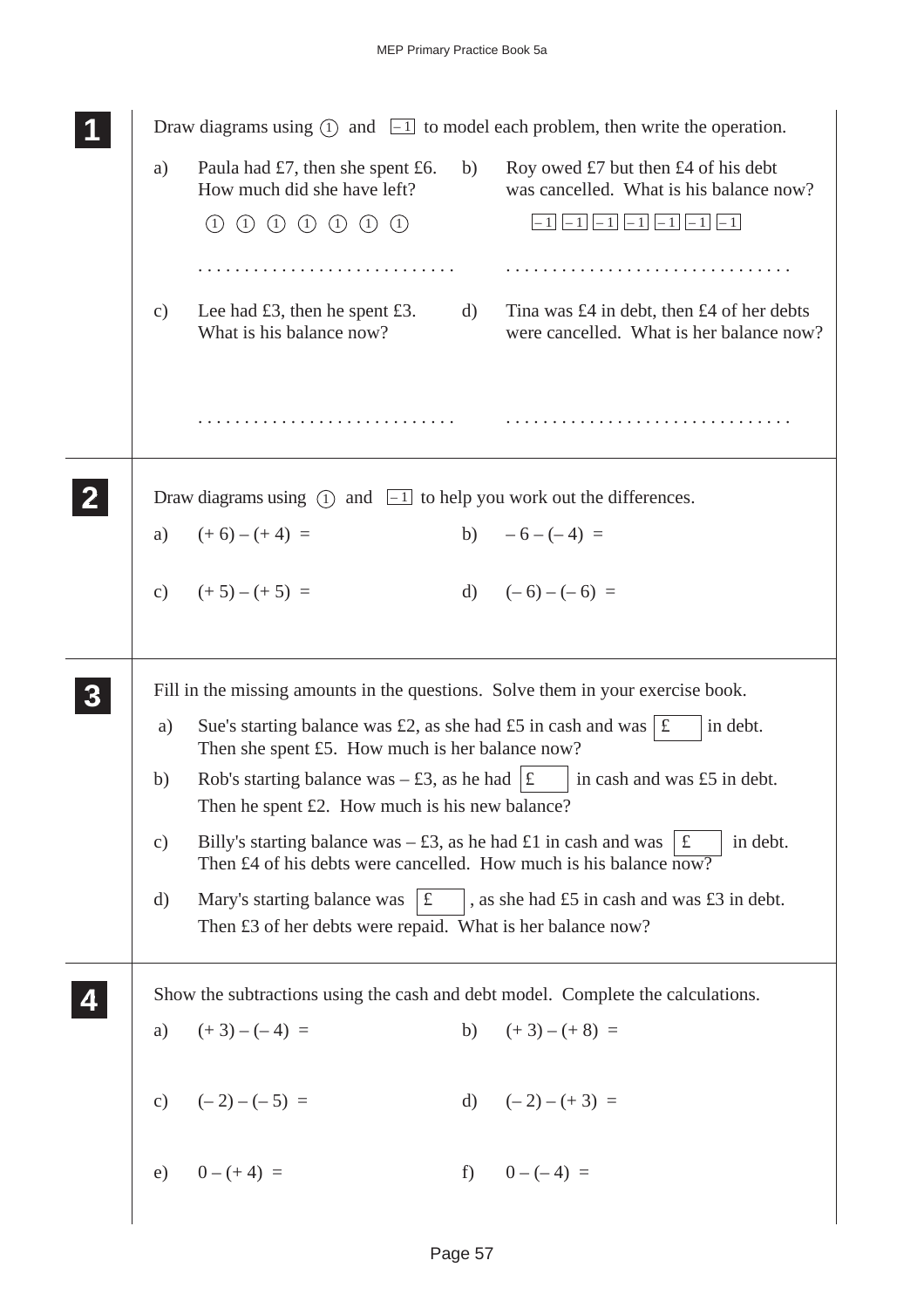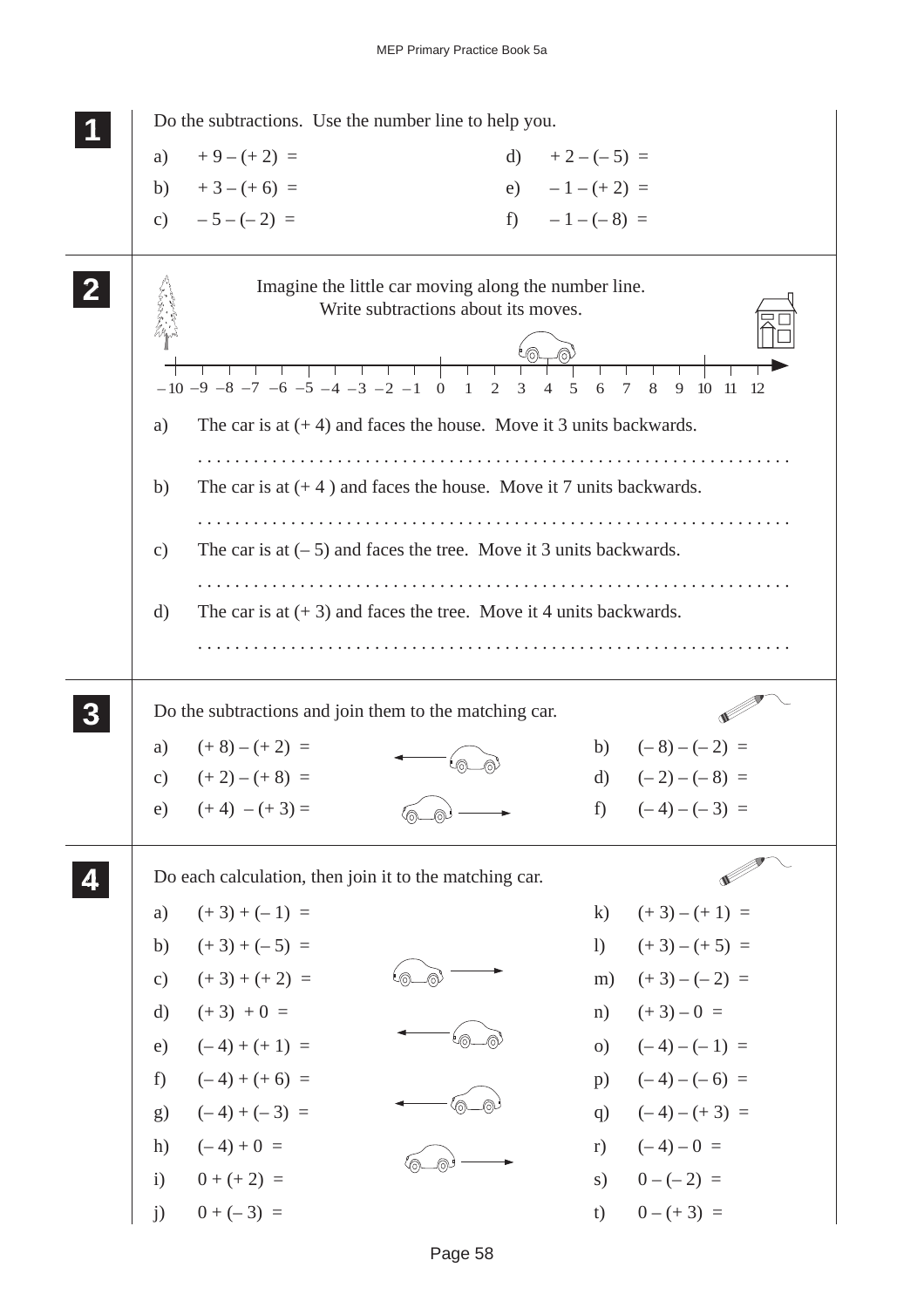

Fill in the missing differences. Continue drawing the graphs.

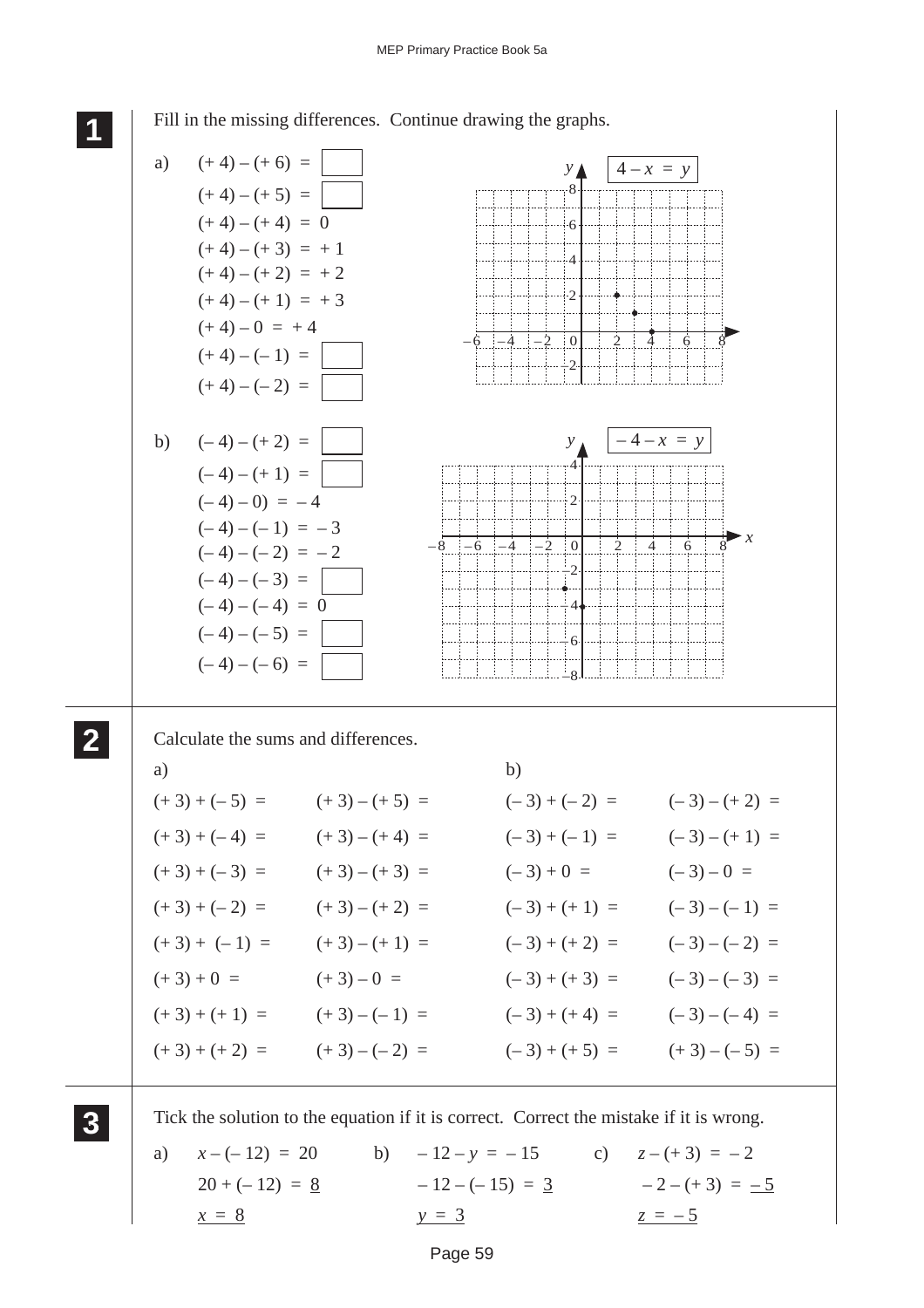## MEP Primary Practice Book 5a

|   | Fill in the missing numbers.                                                                                                                        |
|---|-----------------------------------------------------------------------------------------------------------------------------------------------------|
|   | a) $+6+(-3) =$<br>b) $0 - (-10) =$<br>c) $-8 + (-2) =$                                                                                              |
|   | e) $-15 + (-8) =$ f) $-15 - (-8) =$<br>d) $-6+(-6) =$                                                                                               |
|   |                                                                                                                                                     |
|   | Complete the statements.                                                                                                                            |
|   | $(-2) + (-2) + (-2) + (-2) =$<br>a)<br>$\times$<br>$\equiv$                                                                                         |
|   | b)<br>$\equiv$                                                                                                                                      |
|   |                                                                                                                                                     |
|   | $= 7 \times$ $= -21$<br>c)<br>$+$<br>$+$<br>$+$<br>$+$<br>$\boldsymbol{+}$<br>$+$                                                                   |
|   | Calculate as simply as possible.                                                                                                                    |
|   | $12 \times 12$<br>$20 \times 20$<br>b)<br>$13 \times 13$<br>d)<br>$12 \times 21$<br>a)<br>c)                                                        |
|   | $f$ )<br>$19 \times 20$<br>$49 \times 8$<br>$30 \times 31$<br>e)<br>g)<br>h)<br>$29 \times 12$                                                      |
|   | Practise long multiplication.                                                                                                                       |
|   |                                                                                                                                                     |
|   | a)<br>b)<br>d)<br>$\mathbf{c})$<br>6 1 2<br>4 6 7<br>$2 \mid 7 \mid 4$<br> 4 7 <br>$\times$ 2 6<br>$\times$ 1 0 7<br>$\times$ 2 0 5<br>$\times$ 2 3 |
|   |                                                                                                                                                     |
|   |                                                                                                                                                     |
|   |                                                                                                                                                     |
|   | Practise mental division.                                                                                                                           |
|   | $45 \div 9 =$ b) $24 \div 8 =$ c) $63 \div 7 =$ d) $40 \div 10 =$<br>a)                                                                             |
|   | e) $15 \div 3 =$ f) $28 \div 7 =$ g) $81 \div 9 =$<br>h) $42 \div 7 =$                                                                              |
|   | i) $48 \div 6 =$ i) $26 \div 3 =$ k) $52 \div 6 =$ 1) $60 \div 8 =$                                                                                 |
| 6 | Practise division.                                                                                                                                  |
|   | $217 \div 3 =$<br>$2170 \div 30 =$<br>$2170 \div 3 =$<br>a)                                                                                         |
|   | $495 \div 5 =$<br>$4950 \div 50 =$<br>$4950 \div 5 =$<br>b)                                                                                         |
|   | $156 \div 4 =$<br>$1560 \div 40 =$<br>$1560 \div 4 =$<br>$\mathbf{c})$                                                                              |
|   | Practise division.                                                                                                                                  |
|   | b)<br>$\mathbf{d}$<br>a)<br>$\mathbf{c})$                                                                                                           |
|   | 6 4 8 9<br>9 4 2 6 3<br>6 1 5 0<br>1 8 4 9 2<br>$2 \mid 1 \mid$                                                                                     |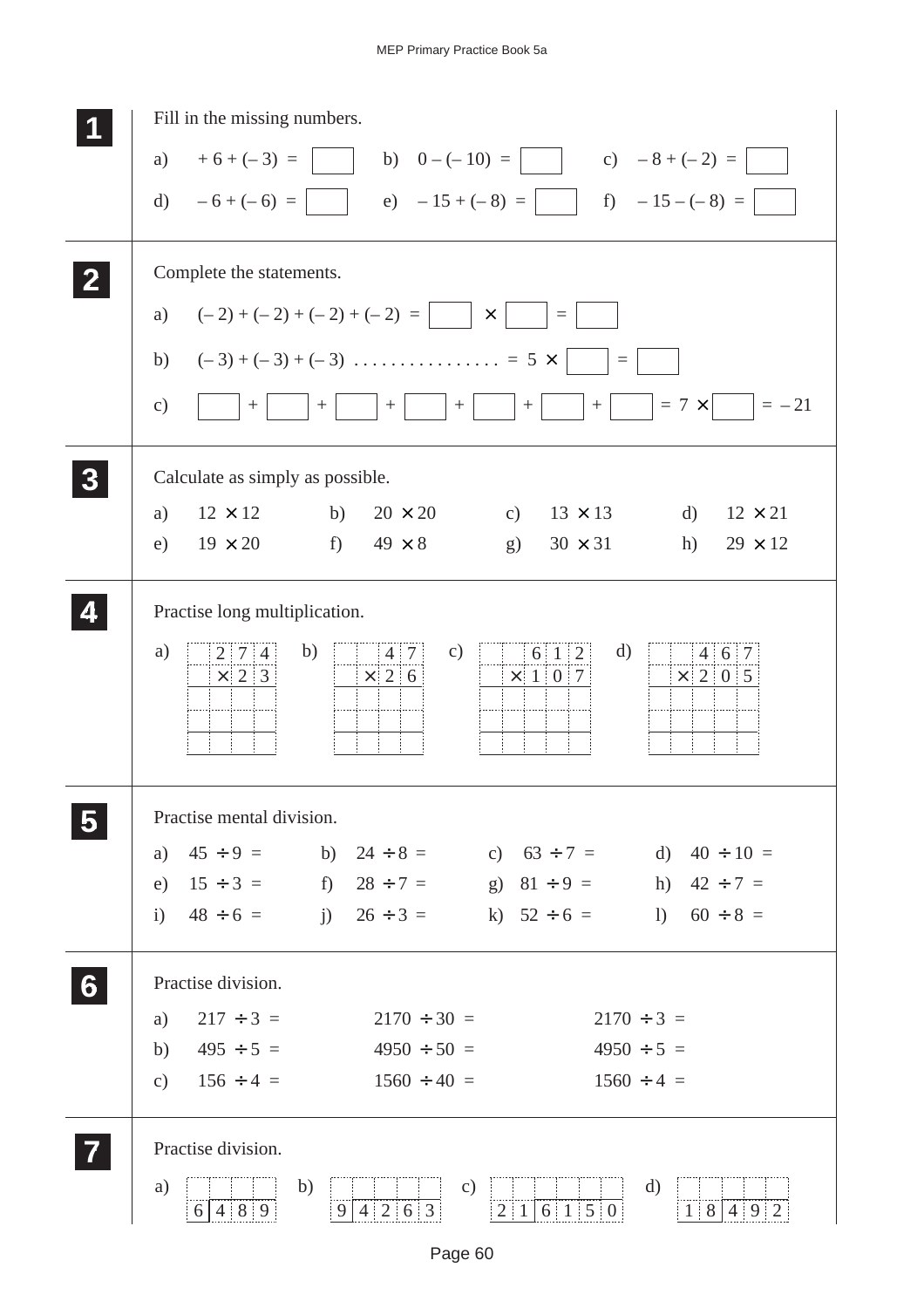|               | Write two possible plans for solving each question. Calculate one of the plans and write<br>the answer in a sentence.                                                 |
|---------------|-----------------------------------------------------------------------------------------------------------------------------------------------------------------------|
| a)            | Adrian had no money, neither cash nor debt, so we can say that he had £0.<br>Then he ran up debts of £3 each day for a week. What is his balance now?                 |
|               | Plan 1:<br>Plan 2:                                                                                                                                                    |
|               |                                                                                                                                                                       |
| b)            | Five boys were $\pounds 20$ in debt. If they shared the debt equally, how much was each<br>boy in debt?                                                               |
|               | Plan 1:<br>Plan 2:                                                                                                                                                    |
|               |                                                                                                                                                                       |
| a)            | Continue the calculations.                                                                                                                                            |
|               | $(-2) \times 5 = (-2) + (-2) + \dots + \dots + \dots + \dots + \dots$<br>$\mathbf{i}$                                                                                 |
|               | $4 \times (-3) = (-3)+(-3)+\ldots$<br>$\ddot{\mathbf{i}}$                                                                                                             |
|               | $(-10) \times 6 = (-10) + (-10) + \dots$<br>$\overline{\text{iii}}$                                                                                                   |
| b)            | Write the additions as multiplications.                                                                                                                               |
|               | $(-5 + (-5) + (-5) + (-5) + (-5) + (-5) + (-5) = \dots \dots \dots \dots$<br>$\mathbf{i}$                                                                             |
|               | $\mathbf{ii}$                                                                                                                                                         |
|               | $(-100) + (-100) + (-100) + (-100) = \dots \dots \dots \dots \dots \dots \dots \dots$<br>$\overline{iii}$ )                                                           |
| $-15$         | The car starts at 0 each time and faces the house.<br>Write its moves as a multiplication or a division.<br>$-5$<br>10<br>$-10\,$<br>5<br>$\Omega$<br>15              |
| a)            | It moves 4 units per second for 3 seconds towards the house.                                                                                                          |
|               |                                                                                                                                                                       |
| b)            | It moves 4 units per second for 4 seconds towards the tree.                                                                                                           |
| $\mathbf{c})$ | It moves 15 units towards the tree in 3 seconds. How many units does it move<br>each second on average?                                                               |
|               |                                                                                                                                                                       |
| a)            | Write the 7th, 10th and 20th terms of each of these sequences in your exercise book.<br>$-9, -18, -27, \ldots$ b) $-12, -24, -36, \ldots$ c) $-40, -80, -120, \ldots$ |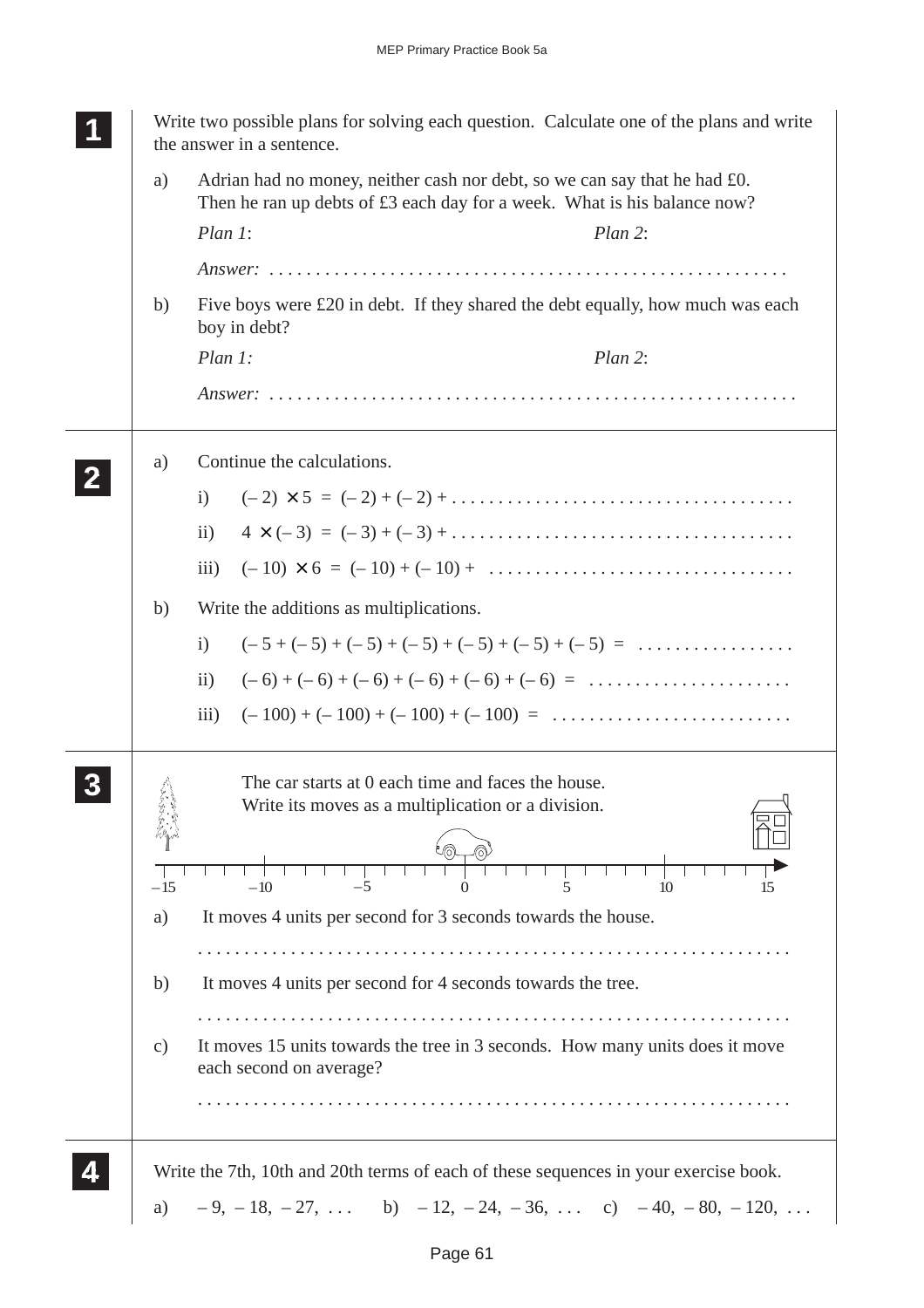## MEP Primary Practice Book 5a

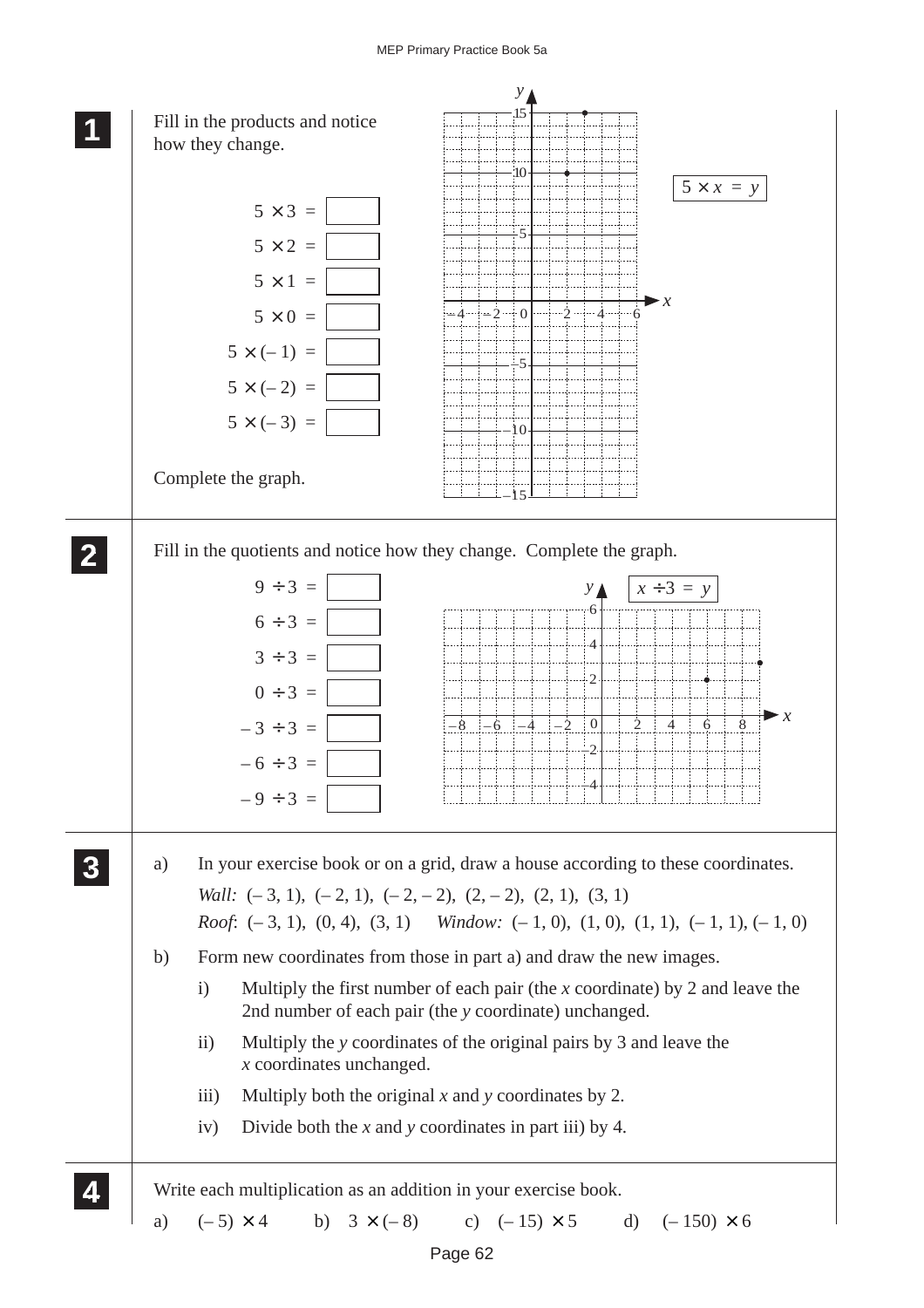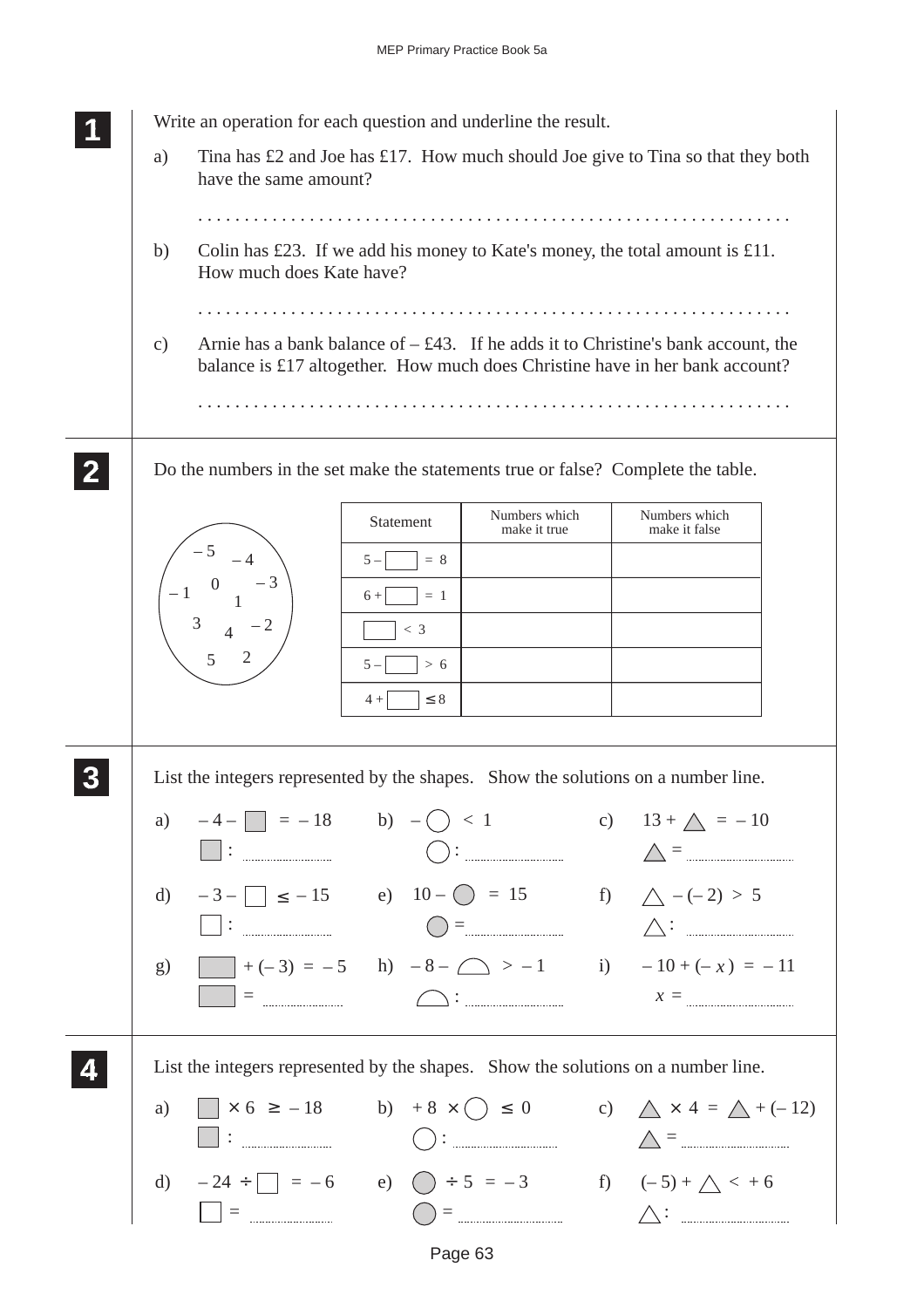| Find a rule and complete the table.                                                                                                                                                                                                                                                                                                                 |
|-----------------------------------------------------------------------------------------------------------------------------------------------------------------------------------------------------------------------------------------------------------------------------------------------------------------------------------------------------|
|                                                                                                                                                                                                                                                                                                                                                     |
| $y =$<br>$x =$                                                                                                                                                                                                                                                                                                                                      |
| b) $\begin{array}{ c c c c c c c c c } \hline b & a & 5 & -4 & +11 & 0 & +105 & -48 & + & 2183 & -536 \ \hline b & 5 & 4 & +11 & 0 & & +382 & +382 & \hline \end{array}$                                                                                                                                                                            |
| $b =$                                                                                                                                                                                                                                                                                                                                               |
| Which is more? How many more? Fill in the missing signs and write the differences.                                                                                                                                                                                                                                                                  |
| a) $-3+2$ $-3+(+2)$                                                                                                                                                                                                                                                                                                                                 |
| b) $+4-3$ $+4+(-3)$<br>d) $-4-5$ $-4+(-5)$<br>c) $-4-3$ $+4+(-3)$                                                                                                                                                                                                                                                                                   |
| f) $5-2$ $-5+(-2)$<br>e) $3 + (-4)$ $+3-4$                                                                                                                                                                                                                                                                                                          |
| Calculate the sums and differences.                                                                                                                                                                                                                                                                                                                 |
| a) $-7 + (+12) =$ b) $+8 + (-9) =$ c) $-13 + (-7) =$                                                                                                                                                                                                                                                                                                |
| d) $+9+(+11) =$<br>e) $-8-(-12) =$<br>f) $+10-(+12) =$                                                                                                                                                                                                                                                                                              |
| g) $+8-(-11) =$ h) $-10-(+12) =$ i) $-13-(-13) =$                                                                                                                                                                                                                                                                                                   |
| Fill in the missing numbers.                                                                                                                                                                                                                                                                                                                        |
| a) $-(-2) = 8$ b) $-12 + (-15) = 0$                                                                                                                                                                                                                                                                                                                 |
| d) $-6 - (-8) = -6 + \boxed{\phantom{0}}$ e) $12 - (+10) = +12 + \boxed{\phantom{0}}$                                                                                                                                                                                                                                                               |
| f) $-4 + \boxed{\phantom{0}} = -4 - (+6)$ g) $24 + (-9) - \boxed{\phantom{0}} = 24$                                                                                                                                                                                                                                                                 |
| Which integers can be written instead of the shapes?                                                                                                                                                                                                                                                                                                |
| a) $13 - 10$ b) $-10 + (-) < -11$ c) $\triangle + 5 = -7$                                                                                                                                                                                                                                                                                           |
| $\begin{picture}(180,10) \put(0,0){\line(1,0){10}} \put(10,0){\line(1,0){10}} \put(10,0){\line(1,0){10}} \put(10,0){\line(1,0){10}} \put(10,0){\line(1,0){10}} \put(10,0){\line(1,0){10}} \put(10,0){\line(1,0){10}} \put(10,0){\line(1,0){10}} \put(10,0){\line(1,0){10}} \put(10,0){\line(1,0){10}} \put(10,0){\line(1,0){10}} \put(10,0){\line($ |
| d) $(-4) \times \Box > -24$ e) $-12 + 2 \times \bigcirc = -16$ f) $\triangle \div (+3) = -6$                                                                                                                                                                                                                                                        |
| $\begin{picture}(180,10) \put(0,0){\line(1,0){10}} \put(10,0){\line(1,0){10}} \put(10,0){\line(1,0){10}} \put(10,0){\line(1,0){10}} \put(10,0){\line(1,0){10}} \put(10,0){\line(1,0){10}} \put(10,0){\line(1,0){10}} \put(10,0){\line(1,0){10}} \put(10,0){\line(1,0){10}} \put(10,0){\line(1,0){10}} \put(10,0){\line(1,0){10}} \put(10,0){\line($ |
|                                                                                                                                                                                                                                                                                                                                                     |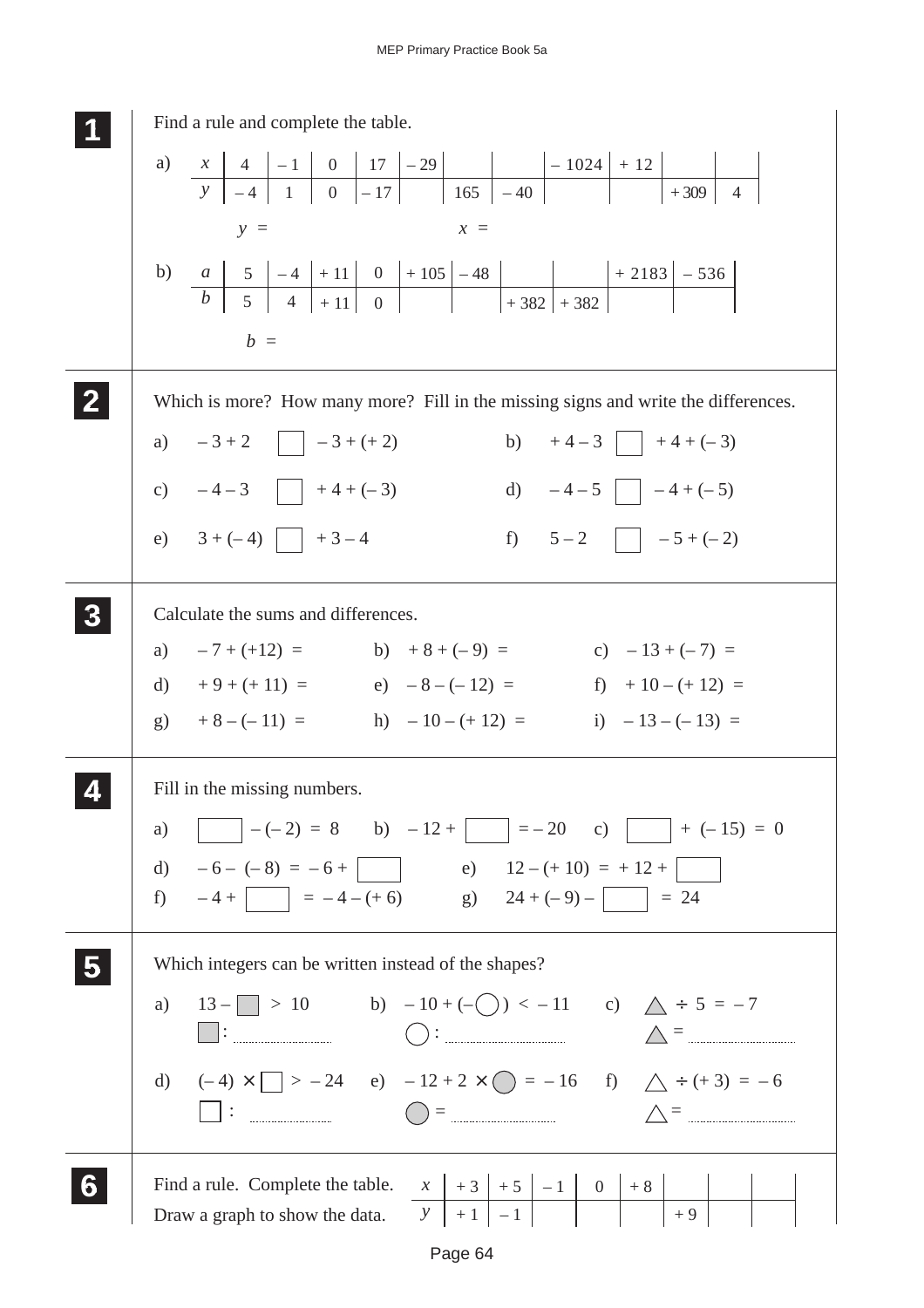| The car starts at 0 each time and faces the house.<br>Write its moves as a multiplication or a division.<br>$-10$<br>5<br>$-15$<br>$-5$<br>10<br>15<br>$\Omega$                                                                                                                                                                   |
|-----------------------------------------------------------------------------------------------------------------------------------------------------------------------------------------------------------------------------------------------------------------------------------------------------------------------------------|
| It moves 3.5 units per second for 4 seconds towards the house.<br>a)                                                                                                                                                                                                                                                              |
| It moves 4 units per second for 2.5 seconds towards the tree.<br>b)                                                                                                                                                                                                                                                               |
| It moves 10 units towards the tree in 3 seconds. How many units does it move<br>$\mathbf{c})$<br>each second?                                                                                                                                                                                                                     |
| It moves 25 units towards the tree at a steady speed of 5 units per second.<br>d)<br>How many seconds does it take?                                                                                                                                                                                                               |
| Write these additions as multiplications and calculate the answers.<br>$(-7) + (-7) + (-7) + (-7) + (-7) = \ldots \ldots \ldots \ldots \ldots \ldots \ldots \ldots \ldots$<br>a)<br>$(-11) + (-11) + (-11) + (-11) + (-11) + (-11) = \dots \dots \dots \dots \dots$<br>b)<br>$\mathbf{c})$                                        |
| Do the numbers in the set make the statements true or false? Complete the table.<br>Numbers which<br>Numbers which<br>Statement<br>make it true<br>make it false<br>$\begin{pmatrix} 3 & -4 \\ -1 & 0 & -3 \\ 3 & 4 & -2 \\ -6 & 2 \end{pmatrix}$<br>$6-$<br>$= 9$<br>$6 +$<br>$= 0$<br>$<\,2$<br>$3 -$<br>>4<br>$\leq 2$<br>$4+$ |
| Find a rule and complete the table. Draw a graph to show the data in your exercise book.<br>Rule:                                                                                                                                                                                                                                 |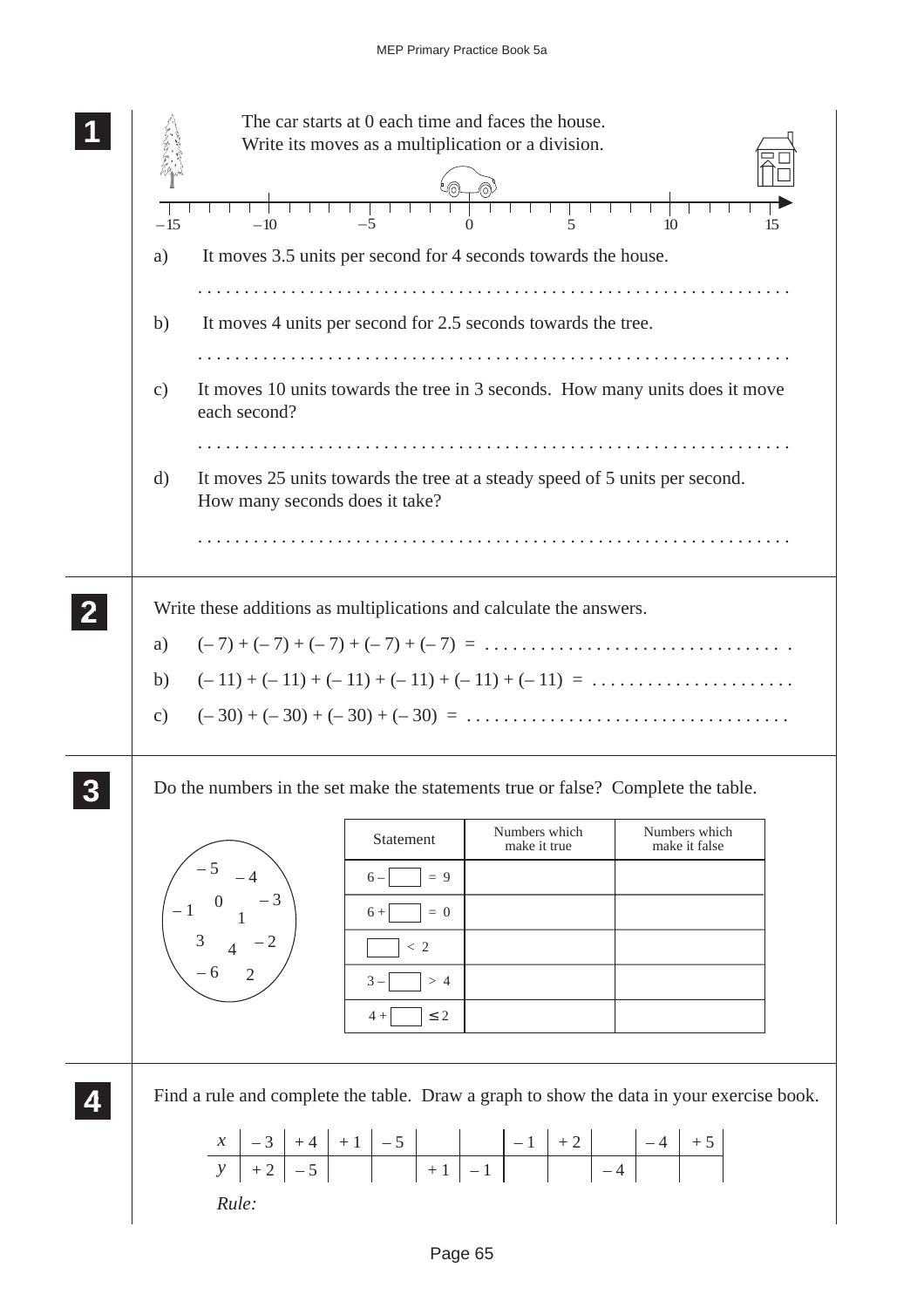|                  |               | Practise mental calculation.                                                        |                 |                                                                                                                           |                   |         |                                                   |         |                                   |                                                                                                                                                             |  |
|------------------|---------------|-------------------------------------------------------------------------------------|-----------------|---------------------------------------------------------------------------------------------------------------------------|-------------------|---------|---------------------------------------------------|---------|-----------------------------------|-------------------------------------------------------------------------------------------------------------------------------------------------------------|--|
|                  | a)            | $6 + 8 =$                                                                           |                 |                                                                                                                           | b) $24 + 5 =$     |         | c) $32 + 19 =$                                    |         | $\rm d)$                          | $250 + 190 =$                                                                                                                                               |  |
|                  | e)            | $13-8 =$ f) $26-12 =$                                                               |                 |                                                                                                                           |                   |         | g) $54 - 18 =$                                    |         | h)                                | $350 - 140 =$                                                                                                                                               |  |
|                  | i)            | $6 \times 7 =$ j) $14 \times 5 =$                                                   |                 |                                                                                                                           |                   |         | k) $6 \times 90 =$                                |         | 1)                                | $18 \times 100 =$                                                                                                                                           |  |
|                  | m)            | $30 \div 5 =$ n) $42 \div 7 =$                                                      |                 |                                                                                                                           |                   |         | o) $150 \div 10 =$                                |         |                                   | p) $250 \div 10 =$                                                                                                                                          |  |
|                  |               | Do these calculations in your exercise book.                                        |                 |                                                                                                                           |                   |         |                                                   |         |                                   |                                                                                                                                                             |  |
|                  | a)            | $4335 + 20597$                                                                      |                 | b)                                                                                                                        | $4613 - 2518$     |         |                                                   | c)      | $63 \times 18$                    |                                                                                                                                                             |  |
|                  | d)            | $784 \div 8$                                                                        |                 | e)                                                                                                                        | $7015 \times 109$ |         |                                                   | f       |                                   | $52623 \div 71$                                                                                                                                             |  |
| $\boldsymbol{3}$ |               | Solve these problems in your exercise book.                                         |                 |                                                                                                                           |                   |         |                                                   |         |                                   |                                                                                                                                                             |  |
|                  | a)            | money to buy the £1520 boat that he wants?                                          |                 |                                                                                                                           |                   |         |                                                   |         |                                   | How much money has Philip saved if he still needs $£217$ before he has enough                                                                               |  |
|                  | b)            |                                                                                     |                 |                                                                                                                           |                   |         |                                                   |         |                                   | Andrew has saved £385, which is £127 less than the amount that Ben has saved.<br>Ben's sister, Kate, has saved £82. How much money have the two boys saved? |  |
|                  | $\mathbf{c})$ | the pears for 91 p per kg?                                                          |                 |                                                                                                                           |                   |         |                                                   |         |                                   | Charlie has gathered 258 kg of pears. How much money will he make if he sells                                                                               |  |
|                  |               | Write an operation for each problem and calculate the result in your exercise book. |                 |                                                                                                                           |                   |         |                                                   |         |                                   |                                                                                                                                                             |  |
|                  | a)            |                                                                                     |                 |                                                                                                                           |                   |         |                                                   |         |                                   | How much is Linda's balance if she owes $\pounds24$ and has only $\pounds11$ in her account?                                                                |  |
|                  | b)            |                                                                                     |                 |                                                                                                                           |                   |         |                                                   |         |                                   | How much is Kate's balance if she is £100 in debt and has £170 in her account?                                                                              |  |
|                  | $\mathbf{c})$ | How much more or less is £110 in cash than £80 in debt?                             |                 |                                                                                                                           |                   |         |                                                   |         |                                   |                                                                                                                                                             |  |
|                  | $\rm d)$      | How much higher or lower is $-170$ m than $-4900$ m?                                |                 |                                                                                                                           |                   |         |                                                   |         |                                   |                                                                                                                                                             |  |
|                  | e)            | How much more or less is £800 outgoings than £700 income?                           |                 |                                                                                                                           |                   |         |                                                   |         |                                   |                                                                                                                                                             |  |
|                  | a)            | Write the operations in a shorter form.                                             |                 |                                                                                                                           |                   |         |                                                   |         |                                   |                                                                                                                                                             |  |
|                  |               |                                                                                     |                 |                                                                                                                           |                   |         |                                                   |         |                                   | i) $\frac{1}{8} + \frac{1}{8} + \frac{1}{8} + \frac{1}{8} + \frac{1}{8}$ ii) $\frac{2}{9} + \frac{2}{9} + \frac{2}{9}$ iii) £4.50 + £4.50 + £4.50 + £4.50   |  |
|                  | b)            |                                                                                     |                 |                                                                                                                           |                   |         |                                                   |         |                                   |                                                                                                                                                             |  |
| 6                |               | Find a rule.<br>Complete<br>the table.                                              | $1\overline{7}$ | $\begin{array}{c c c c c c c c c} x & 7 & 8 & 9 & 5 \\ \hline y & 3 & 2 & 5 & 8 \\ \hline z & 22 & 17 & 46 & \end{array}$ | -9<br>82          | 6<br>61 | 10 <sup>1</sup><br>$\tau$<br>$\overline{7}$<br>81 | 6<br>11 | $\overline{0}$<br>$\overline{30}$ | Rule:<br>$z =$<br>$y =$<br>$x =$                                                                                                                            |  |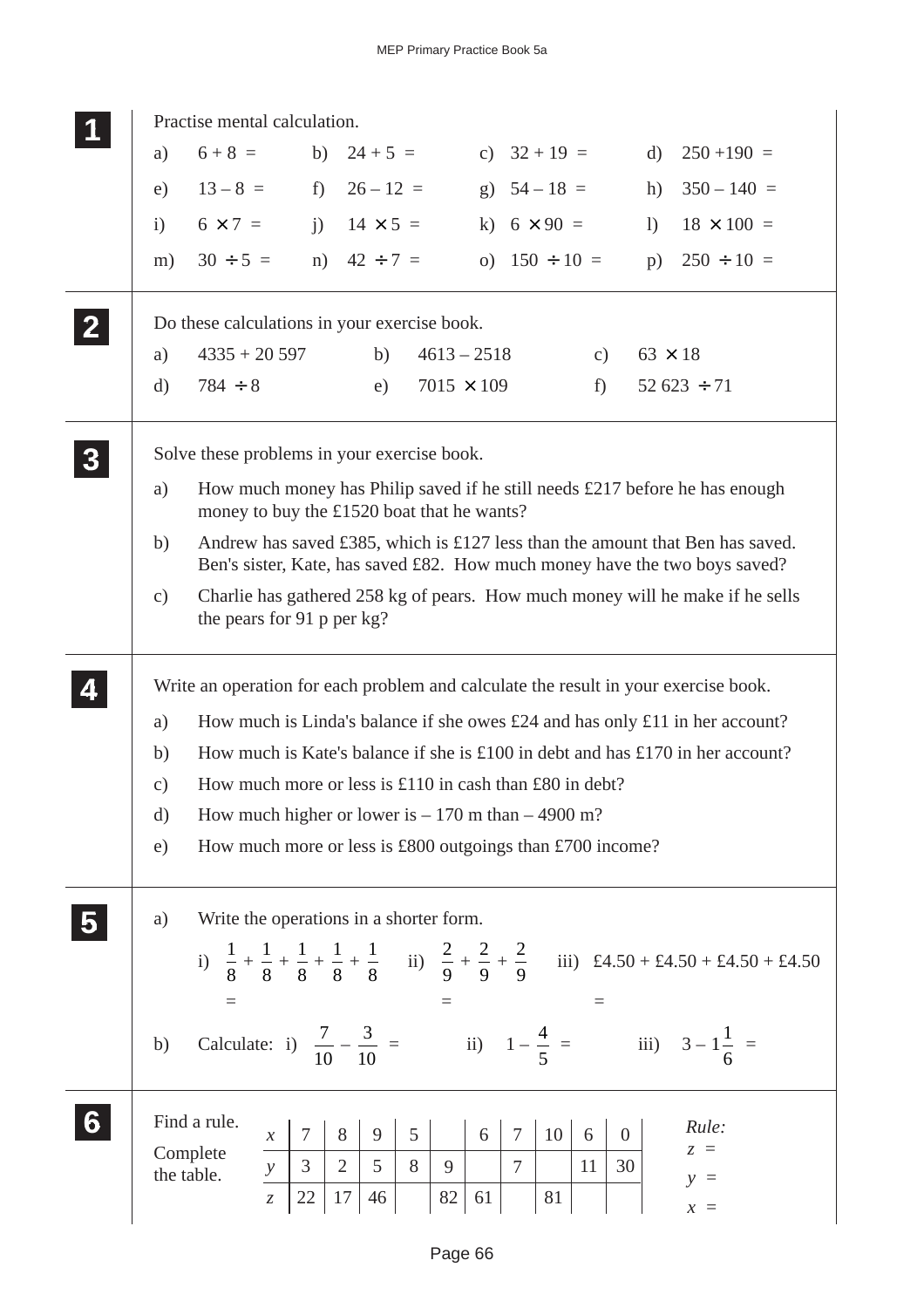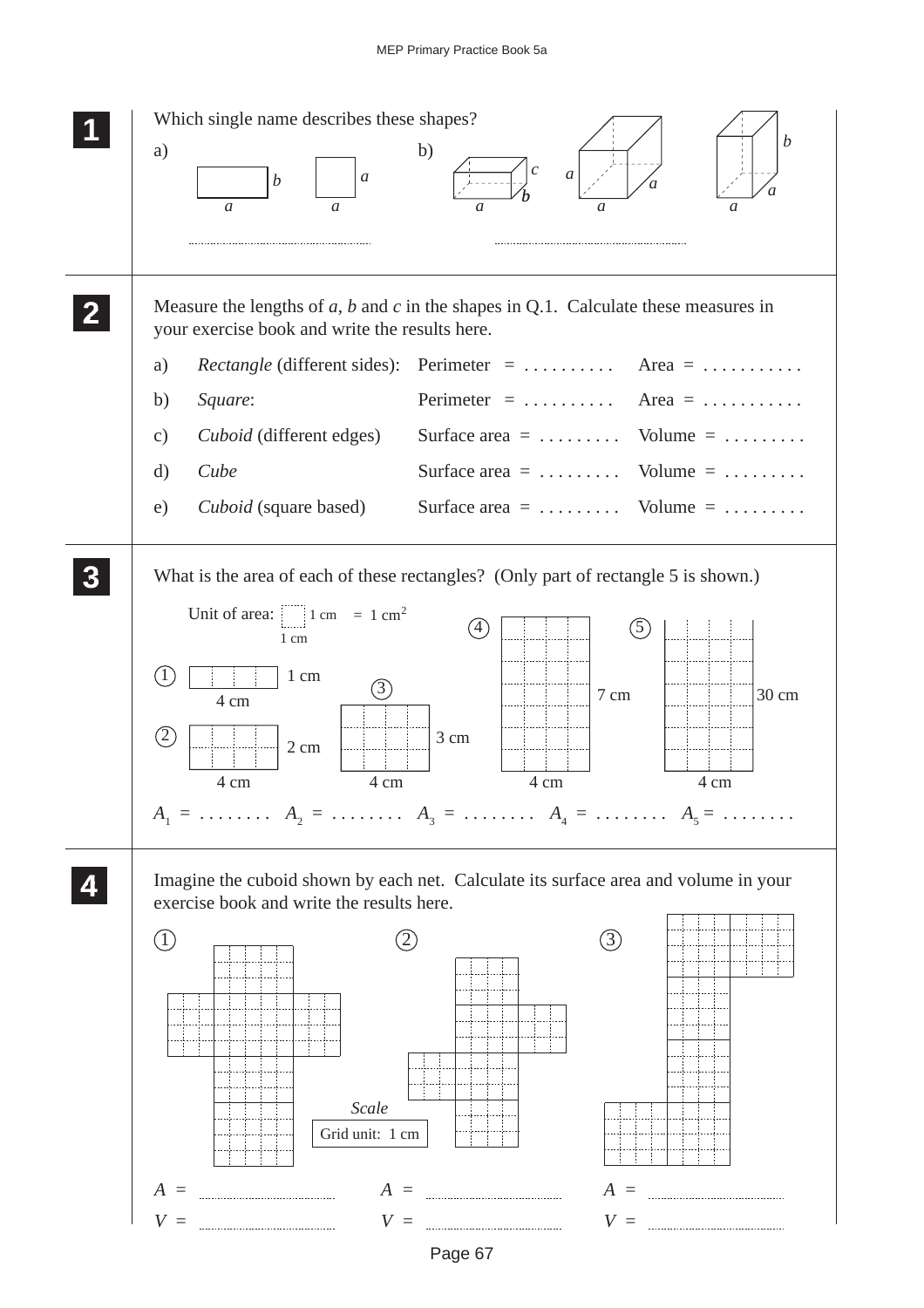|              | The volume of a cuboid is 36 unit cubes and its edges are a whole number of units.                                                                                          |
|--------------|-----------------------------------------------------------------------------------------------------------------------------------------------------------------------------|
|              | Fill in the table to show how long its edges could be.                                                                                                                      |
|              | a<br>$\boldsymbol{b}$<br>$\mathcal{C}$                                                                                                                                      |
| $\mathbf{2}$ | Write a plan and and calculate the result. Write the answer as a sentence.<br>The cost of hiring a 45-seater coach for a tour is £3780.                                     |
|              | How much would it cost per person if 42 people go on the tour?<br>a)                                                                                                        |
|              | Plan:<br>C:                                                                                                                                                                 |
|              | How much would it cost each person if 45 people go on the tour?<br>b)                                                                                                       |
|              | Plan:<br>C:                                                                                                                                                                 |
|              | Solve this problem in your exercise book.                                                                                                                                   |
|              | Last year Uncle Alex planted cabbages in a field which was 15 m wide and 40 m long.                                                                                         |
|              | This year he wants to plant cabbages in a new field but has not decided whether to use<br>the 5 m wide field, the 24 m wide field or the 30 m wide field.                   |
|              | If he plants the same amount of cabbages as last year, what lengths will each of these<br>fields have to be?                                                                |
|              | Solve this problem in your exercise book. Write the answer here.                                                                                                            |
|              | We have 48 cards and want to put them into envelopes so that there is the same number<br>of cards in each envelope and none are left over. How many envelopes could we use? |
|              |                                                                                                                                                                             |
| 5            | A strange clock whistles every 8 minutes, clicks every 3 minutes and chings every<br>12 minutes.                                                                            |
|              | When it is turned on, after how many minutes will it whistle, click and ching at the<br>same time?<br>minutes                                                               |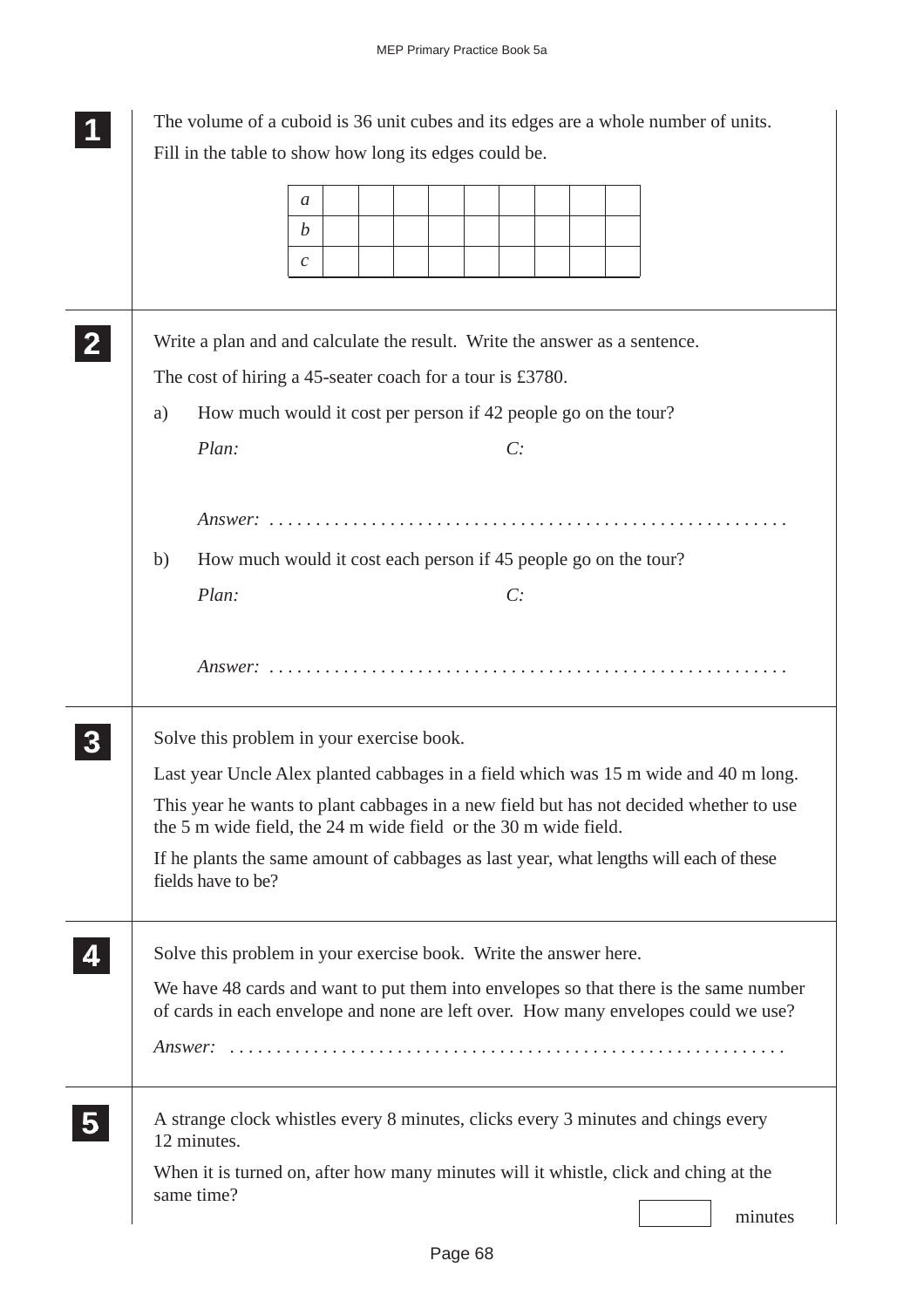|                | Write plans and do the calculation in your exercise book. Write the answer here.                                                                                                                                 |
|----------------|------------------------------------------------------------------------------------------------------------------------------------------------------------------------------------------------------------------|
|                | How many 60 cm lengths can be cut from a ribbon which is 8 m 90 cm long?<br>a)                                                                                                                                   |
|                |                                                                                                                                                                                                                  |
|                | 12 litres 50 cl of milk is poured into glasses which can hold 30 cl when full.<br>b)<br>How many glasses are needed?                                                                                             |
|                |                                                                                                                                                                                                                  |
|                | At a birthday party, 6 friends shook hands with one another.<br>В<br>How many handshakes were there?                                                                                                             |
|                | Complete the diagram and list all the possibilities.<br>$\bullet$ D                                                                                                                                              |
|                | AB<br>.                                                                                                                                                                                                          |
|                | AC<br>F<br>E                                                                                                                                                                                                     |
|                | .                                                                                                                                                                                                                |
|                |                                                                                                                                                                                                                  |
|                | handshakes                                                                                                                                                                                                       |
|                |                                                                                                                                                                                                                  |
| 3 <sup>1</sup> | From the entrance to a park, there are 3 different paths to the fountain.<br>From the fountain there are 4 different paths to the play area.<br>From the play area there are 5 different paths to the bandstand. |
|                | How many different ways are there to get to the bandstand from the entrance?                                                                                                                                     |
|                | Draw a diagram to show it.                                                                                                                                                                                       |
|                | ways                                                                                                                                                                                                             |
|                |                                                                                                                                                                                                                  |
|                | In a class of 29 pupils, 15 pupils play<br>Class<br>volleyball and 17 pupils play football.                                                                                                                      |
|                | Each pupil plays at least one of the<br>two games.                                                                                                                                                               |
|                | How is it possible?<br>Draw a set diagram to show it.                                                                                                                                                            |
|                |                                                                                                                                                                                                                  |
|                | In a bag there are 3 red, 4 white and 5 green marbles. What is the least number of<br>marbles that we must take out of the bag (with our eyes closed) so that we are <b>certain</b><br>of getting:               |
|                | a) at least one of each colour<br>b) at least one <i>white</i> marble                                                                                                                                            |
|                | c) 2 marbles of the same colour?                                                                                                                                                                                 |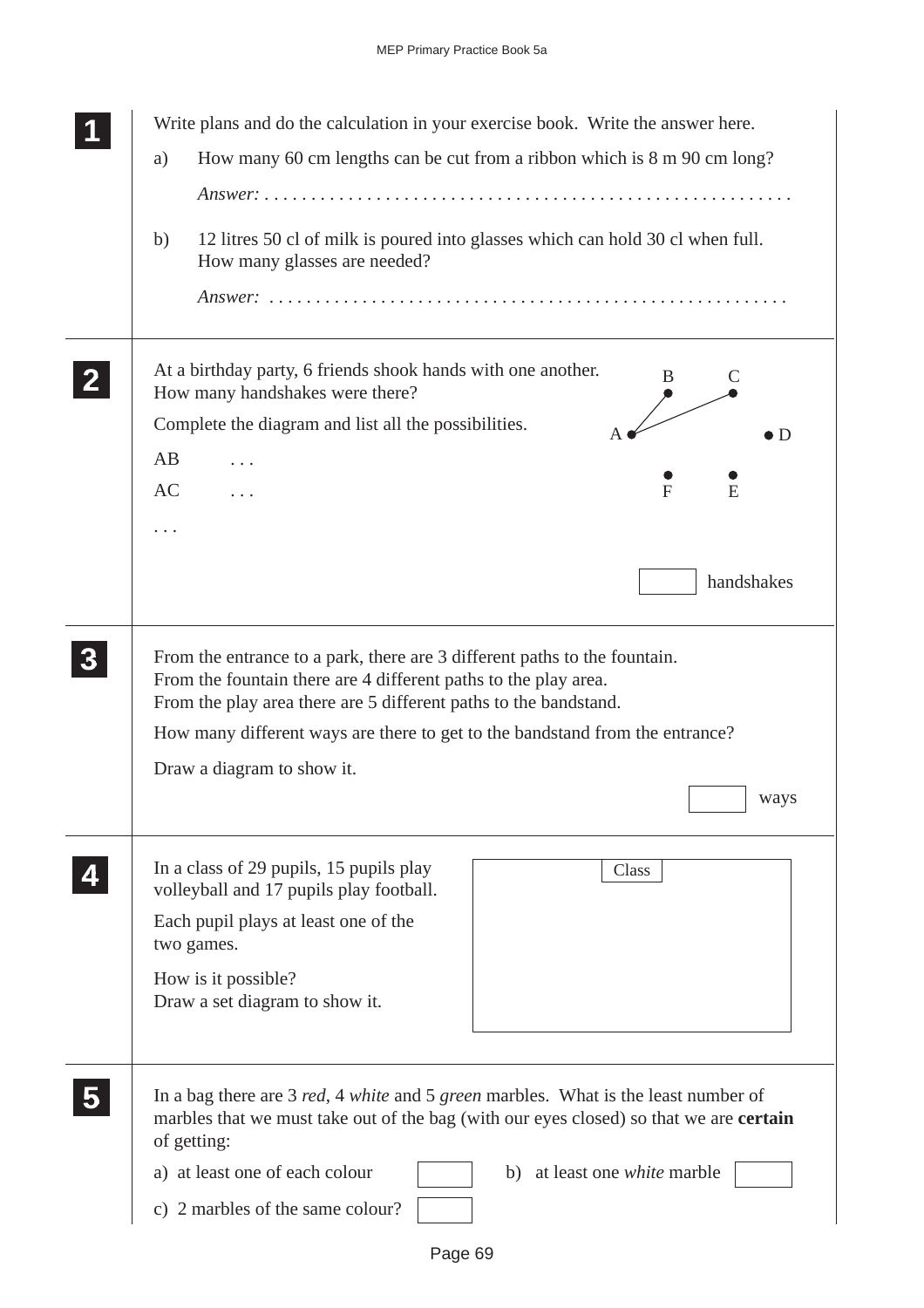| Find a rule.                                                                            | $\mathcal{X}$                 | $\overline{4}$ | 5              | $\overline{2}$ | $\overline{4}$ | 5 | 10           | 6  |                | 9              |       | Rule:                                                                            |
|-----------------------------------------------------------------------------------------|-------------------------------|----------------|----------------|----------------|----------------|---|--------------|----|----------------|----------------|-------|----------------------------------------------------------------------------------|
| Complete                                                                                |                               | $\overline{2}$ | $\overline{3}$ | 9              | $\tau$         | 5 |              |    | $\overline{4}$ | $\overline{0}$ |       | $z =$                                                                            |
| the table.                                                                              | $\mathcal{Y}$                 |                |                |                |                |   |              |    |                |                |       | $x =$                                                                            |
|                                                                                         | $\ensuremath{\mathnormal{Z}}$ | 7              | 14             | 17             |                |   | $\mathbf{9}$ | 35 | 19             |                | 20    | $v =$                                                                            |
|                                                                                         |                               |                |                |                |                |   |              |    |                |                |       |                                                                                  |
| Write a plan and calculate the result. Write the answer as a sentence.                  |                               |                |                |                |                |   |              |    |                |                |       |                                                                                  |
| The cost of hiring an 18-seater minibus for a holiday is £1152.                         |                               |                |                |                |                |   |              |    |                |                |       |                                                                                  |
| How much would it cost per person if 16 people go on this holiday?<br>a)                |                               |                |                |                |                |   |              |    |                |                |       |                                                                                  |
| Plan:                                                                                   |                               |                |                |                |                |   |              | C: |                |                |       |                                                                                  |
|                                                                                         |                               |                |                |                |                |   |              |    |                |                |       |                                                                                  |
|                                                                                         |                               |                |                |                |                |   |              |    |                |                |       |                                                                                  |
|                                                                                         |                               |                |                |                |                |   |              |    |                |                |       |                                                                                  |
| If the cost per person was $£64$ , how many people went on the holiday?<br>b)           |                               |                |                |                |                |   |              |    |                |                |       |                                                                                  |
| Plan:                                                                                   |                               |                |                |                |                |   |              | C: |                |                |       |                                                                                  |
|                                                                                         |                               |                |                |                |                |   |              |    |                |                |       |                                                                                  |
|                                                                                         |                               |                |                |                |                |   |              |    |                |                |       |                                                                                  |
|                                                                                         |                               |                |                |                |                |   |              |    |                |                |       |                                                                                  |
| The teacher of a class of 25 pupils asked                                               |                               |                |                |                |                |   |              |    |                |                | Class |                                                                                  |
| them if they liked tea and coffee.                                                      |                               |                |                |                |                |   |              |    |                |                |       |                                                                                  |
| 13 pupils liked tea, 11 pupils liked coffee,<br>3 pupils liked both tea and coffee, and |                               |                |                |                |                |   |              |    |                |                |       |                                                                                  |
| 4 pupils liked neither tea nor coffee.                                                  |                               |                |                |                |                |   |              |    |                |                |       |                                                                                  |
| How is it possible?                                                                     |                               |                |                |                |                |   |              |    |                |                |       |                                                                                  |
| Draw a Venn diagram to show the data.                                                   |                               |                |                |                |                |   |              |    |                |                |       |                                                                                  |
|                                                                                         |                               |                |                |                |                |   |              |    |                |                |       |                                                                                  |
| Solve the problems in your exercise book.                                               |                               |                |                |                |                |   |              |    |                |                |       |                                                                                  |
| a)                                                                                      |                               |                |                |                |                |   |              |    |                |                |       | A farmer sold 300 chickens for £2.75 each. With the money he received from       |
| the sale, he bought 50 geese. What was the price of each goose?                         |                               |                |                |                |                |   |              |    |                |                |       |                                                                                  |
| b)                                                                                      |                               |                |                |                |                |   |              |    |                |                |       | A typist can type at a rate of 50 words per minute. How long will it take her to |
| type 12 pages which contain 300 words per page?                                         |                               |                |                |                |                |   |              |    |                |                |       |                                                                                  |
|                                                                                         |                               |                |                |                |                |   |              |    |                |                |       |                                                                                  |
| Solve the problem in your exercise book.                                                |                               |                |                |                |                |   |              |    |                |                |       |                                                                                  |
| The charges for a taxi fare in a city are:                                              |                               |                |                |                |                |   |              |    |                |                |       |                                                                                  |
| £2.20 for the first 1.5 km and £0.14 for each additional 100 m.                         |                               |                |                |                |                |   |              |    |                |                |       |                                                                                  |
| How much will it cost for a journey of 4 km?<br>a)                                      |                               |                |                |                |                |   |              |    |                |                |       |                                                                                  |
| If the cost of a journey was £7.66, what distance was travelled?<br>b)                  |                               |                |                |                |                |   |              |    |                |                |       |                                                                                  |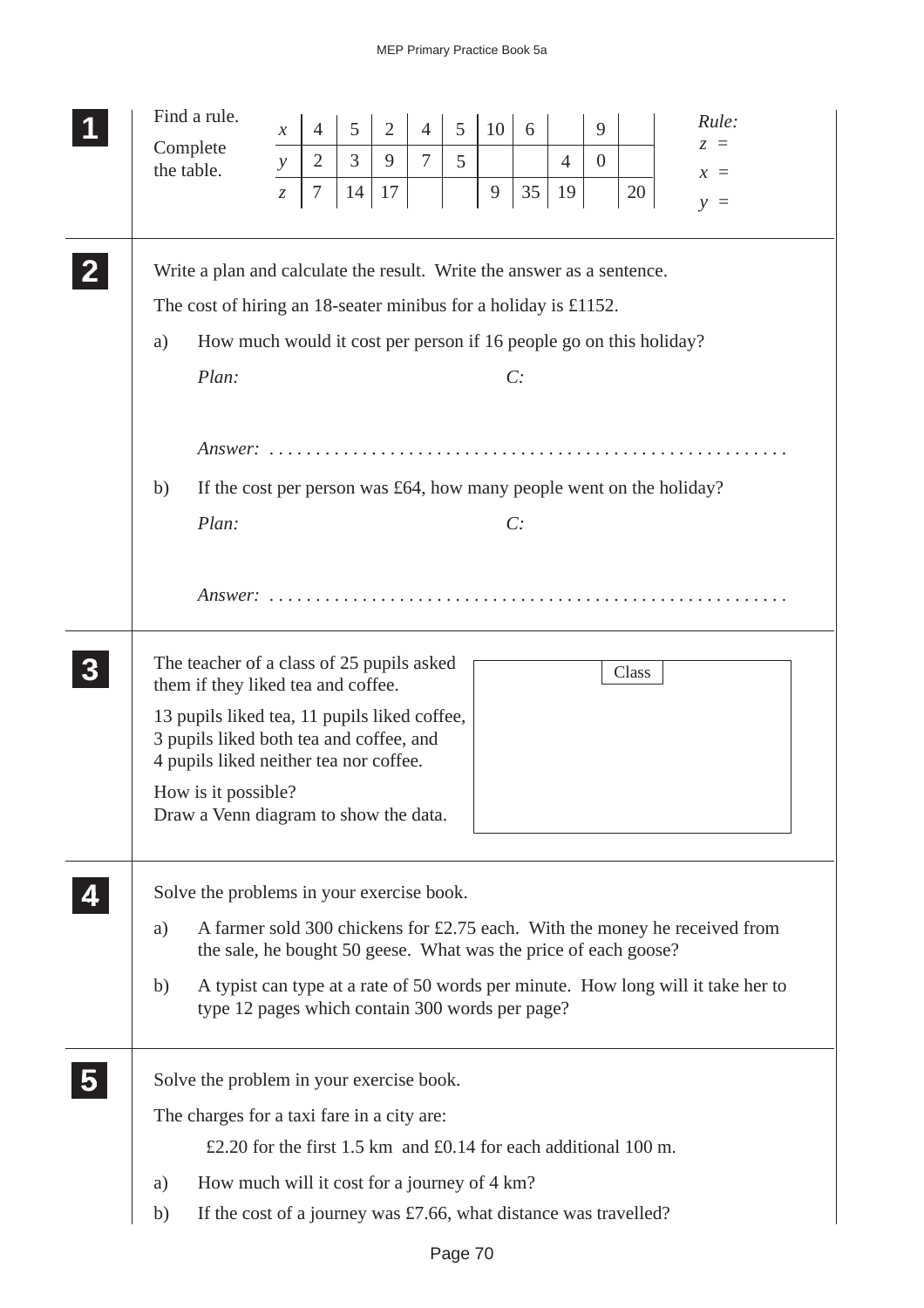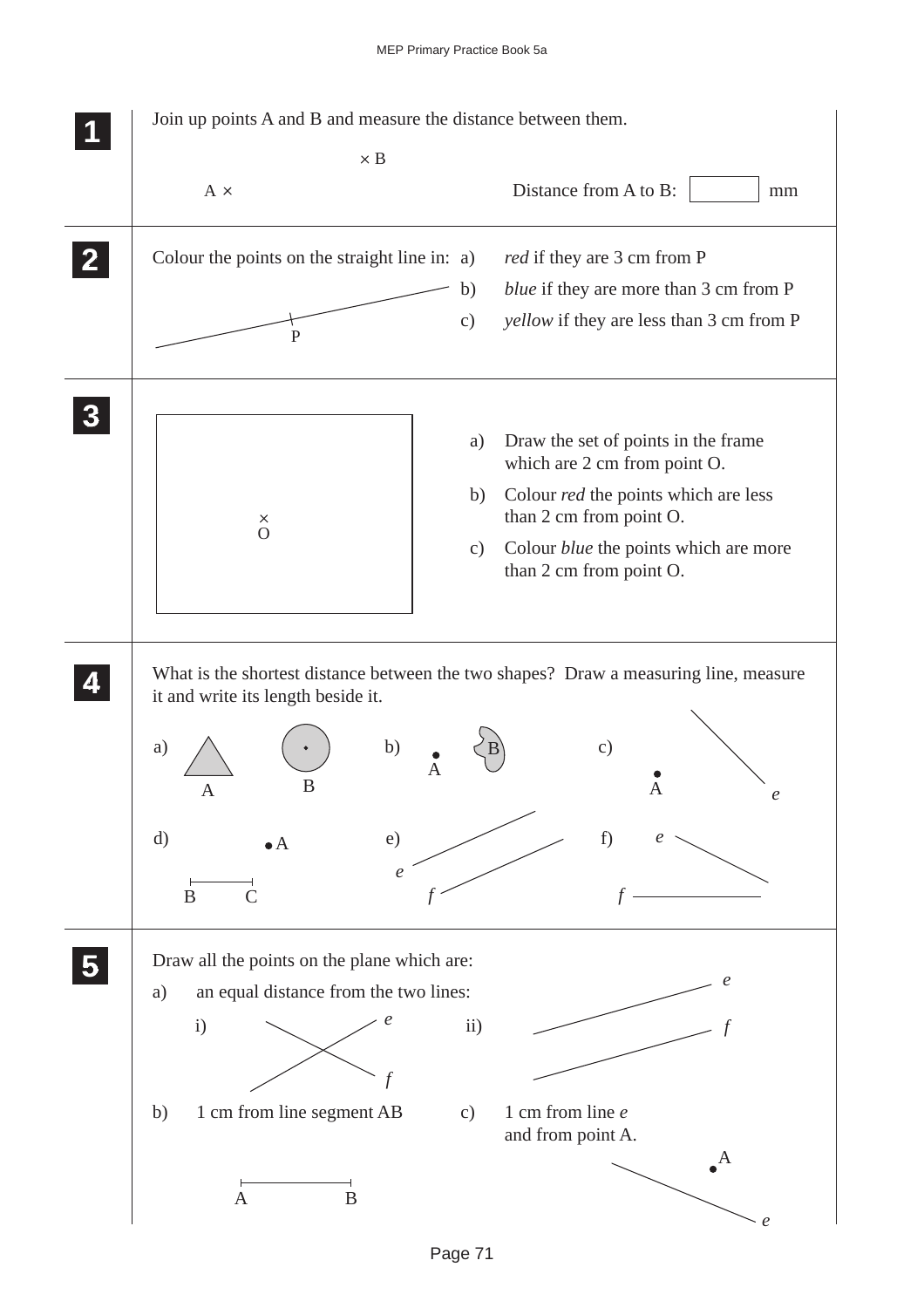| a)            |                               | The circumference of a circle is the set of points in a plane which are an equal                                                        |   |                           |                                                |
|---------------|-------------------------------|-----------------------------------------------------------------------------------------------------------------------------------------|---|---------------------------|------------------------------------------------|
|               |                               |                                                                                                                                         |   |                           |                                                |
| b)            |                               | connects the centre of the circle with a point on the circumference.                                                                    |   |                           |                                                |
| $\mathbf{c})$ |                               | A sphere is the set of points which are not  than a given distance<br>from a point in space, as long as the given distance is not zero. |   |                           |                                                |
|               |                               | Points A, B and C are in the same plane but do not form a straight line.                                                                |   |                           |                                                |
|               |                               | Join up the points and measure the connecting line segments.                                                                            |   |                           |                                                |
|               |                               | $\bullet^{\text{B}}$                                                                                                                    |   |                           | Length of AB: $\dots\dots\dots\dots\dots\dots$ |
|               | $A^{\bullet}$                 |                                                                                                                                         |   |                           |                                                |
|               |                               | $\bullet$ C                                                                                                                             |   |                           | AC:                                            |
|               | the well and the monument is: | Show on the diagrams where the rose bushes should be planted if the distance between                                                    |   |                           |                                                |
| a)            | 3 metres                      | 4 metres<br>b)                                                                                                                          |   | 5 metres<br>$\mathbf{c})$ |                                                |
|               |                               |                                                                                                                                         |   |                           |                                                |
| $\mathbf{M}$  | W                             | M                                                                                                                                       | W | M                         | W                                              |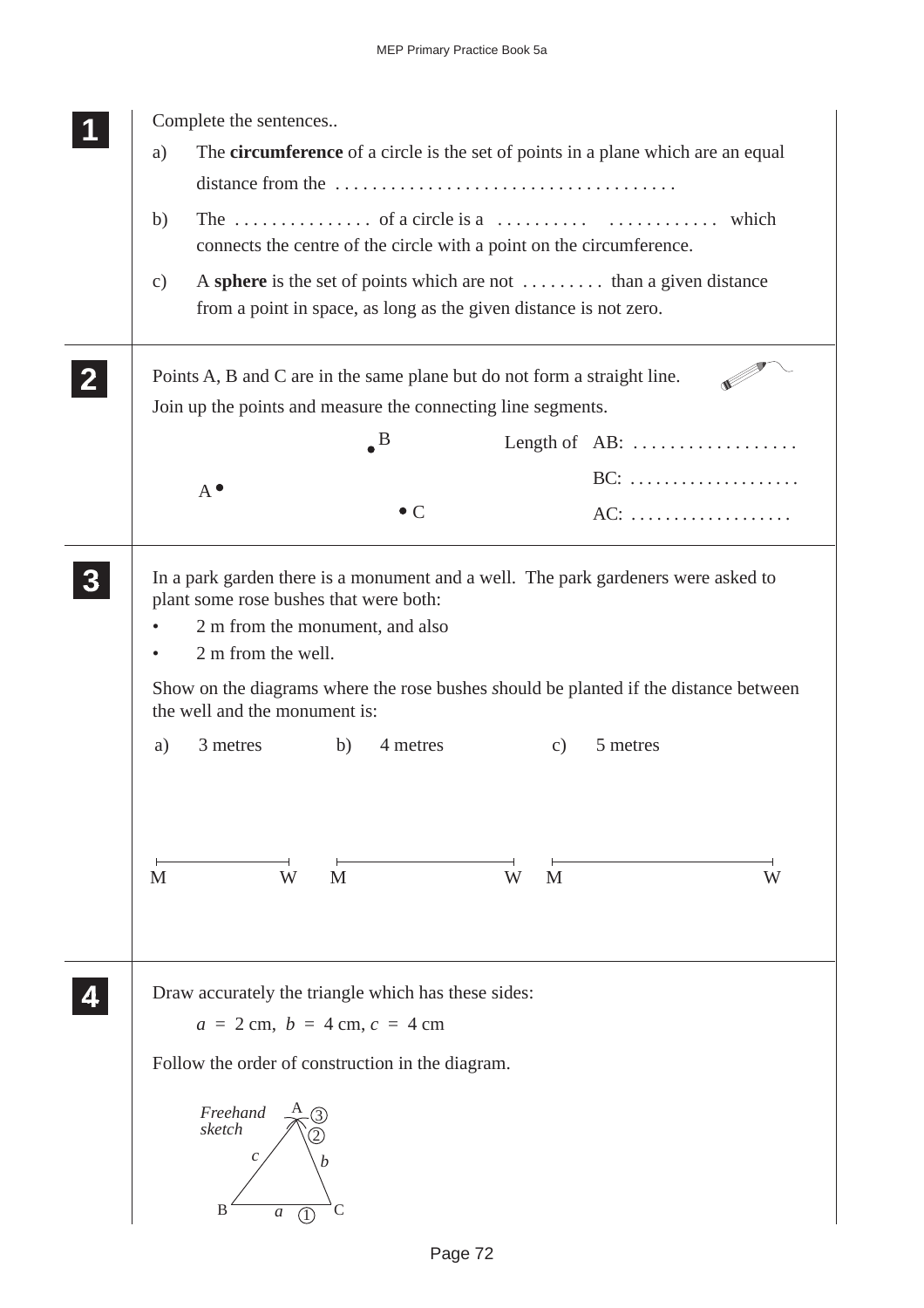## MEP Primary Practice Book 5a

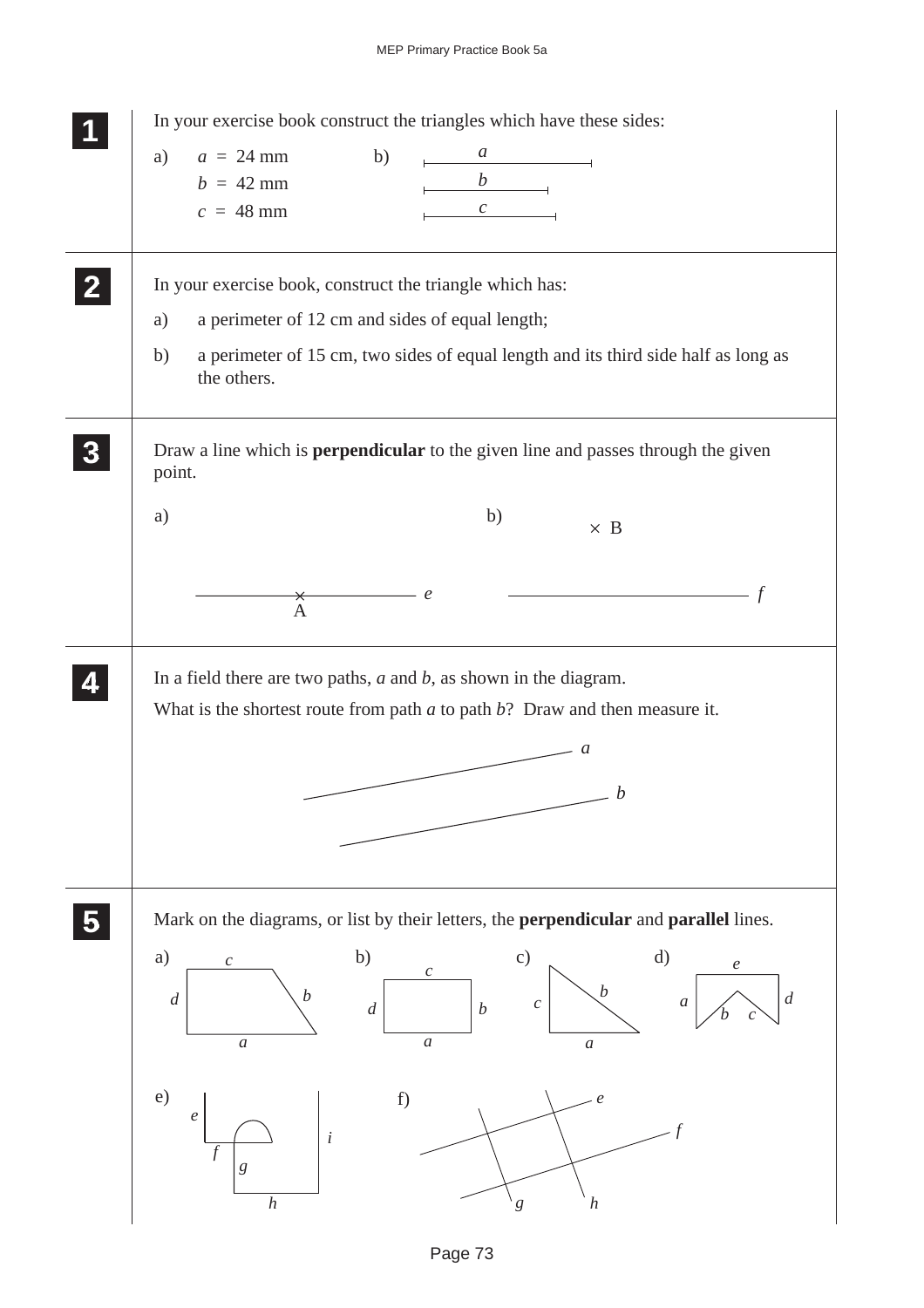| Draw the set of points which are exactly<br>2 cm away from the straight line $e$ .                                                                |  |  |  |  |
|---------------------------------------------------------------------------------------------------------------------------------------------------|--|--|--|--|
| e                                                                                                                                                 |  |  |  |  |
| Draw a set of $x$ and $y$ axes in your exercise book.<br>a)                                                                                       |  |  |  |  |
| Draw the set of points which are 2 units from the $x$ axis.<br>b)                                                                                 |  |  |  |  |
| Draw the set of points which are 3 units from the y axis.<br>$\mathbf{c})$                                                                        |  |  |  |  |
| Give the coordinates of the points which satisfy both conditions.<br>$\mathbf{d}$                                                                 |  |  |  |  |
|                                                                                                                                                   |  |  |  |  |
| Draw three lines which are parallel to line e.<br>$\epsilon$                                                                                      |  |  |  |  |
|                                                                                                                                                   |  |  |  |  |
| Do the calculation in your exercise book and write the answer here.                                                                               |  |  |  |  |
| Imagine a block of flats which has 6 storeys, all equal in height.                                                                                |  |  |  |  |
| Where are the points which are an equal distance from the floor level of the 2nd storey<br>and the floor level of the 6th storey?                 |  |  |  |  |
|                                                                                                                                                   |  |  |  |  |
| Construct the rectangle which has these adjacent sides: $a = 4$ cm, $b = 2$ cm<br>Make a freehand sketch first to show the order of construction. |  |  |  |  |
|                                                                                                                                                   |  |  |  |  |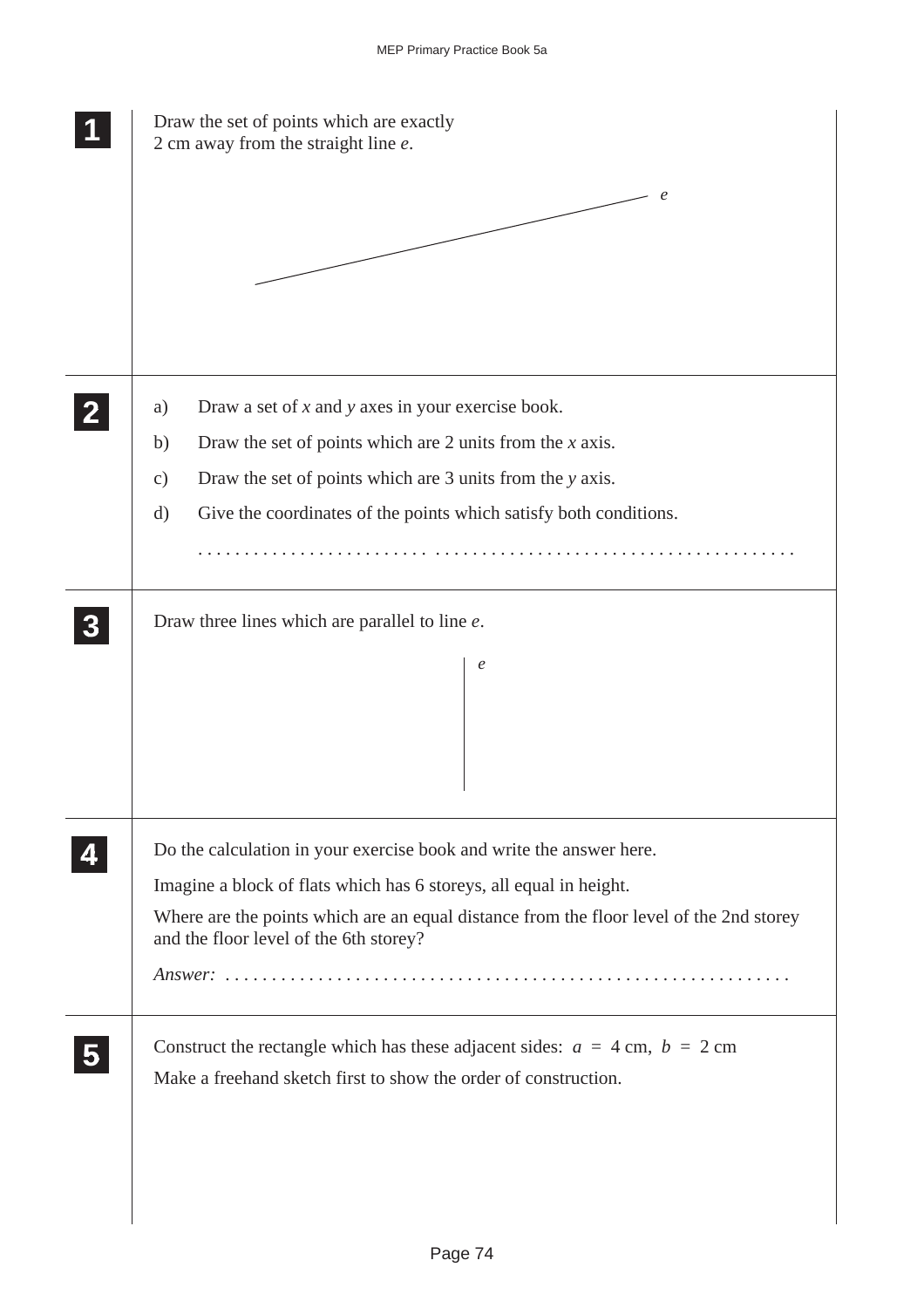| a)            | In your exercise book, construct the triangle which has:                                                                    |  |  |  |  |  |
|---------------|-----------------------------------------------------------------------------------------------------------------------------|--|--|--|--|--|
|               | two sides of length 5 cm each and a perimeter of 18 cm<br>$\mathbf{i}$<br>sides of lengths 3 cm, 4 cm and 5 cm<br>$\rm ii)$ |  |  |  |  |  |
|               |                                                                                                                             |  |  |  |  |  |
|               | iii)<br>a perimeter of 20 cm, two sides of equal length and its 3rd side 8 cm long.                                         |  |  |  |  |  |
| b)            | Colour the triangle which has a pair of perpendicular sides.                                                                |  |  |  |  |  |
|               | Mark on the diagrams the perpendicular and parallel lines.                                                                  |  |  |  |  |  |
| a)            | $\rm d)$<br>$\mathbf{c})$<br>b)                                                                                             |  |  |  |  |  |
| a)            | Draw a set of $x$ and $y$ axes in your exercise book.                                                                       |  |  |  |  |  |
| b)            | Draw the set of points which are 4 units from the $x$ axis.                                                                 |  |  |  |  |  |
| $\mathbf{c})$ | Draw the set of points which are 2 units from the y-axis.                                                                   |  |  |  |  |  |
| $\rm d)$      | Write the coordinates of the points which satisfy both conditions.                                                          |  |  |  |  |  |
| a)            | positioned so that they reach as much of the garden as possible.<br>Show on the diagram where                               |  |  |  |  |  |
| $\mathbf{i}$  | 2 sprinklers should be placed.<br>Colour <i>green</i> the points<br>reached by the sprinklers.                              |  |  |  |  |  |
| $\ddot{i}$    | Colour <i>brown</i> the points<br>not reached by the<br>sprinklers.                                                         |  |  |  |  |  |
| b)            | Show on the diagram where<br>3 sprinklers should be placed.                                                                 |  |  |  |  |  |
| $\mathbf{i}$  | Colour <i>blue</i> the points<br>which are reached by<br>more than one sprinkler.                                           |  |  |  |  |  |
| $\ddot{i}$    | Colour <i>green</i> the points<br>which are reached by<br>just one sprinkler.                                               |  |  |  |  |  |
|               |                                                                                                                             |  |  |  |  |  |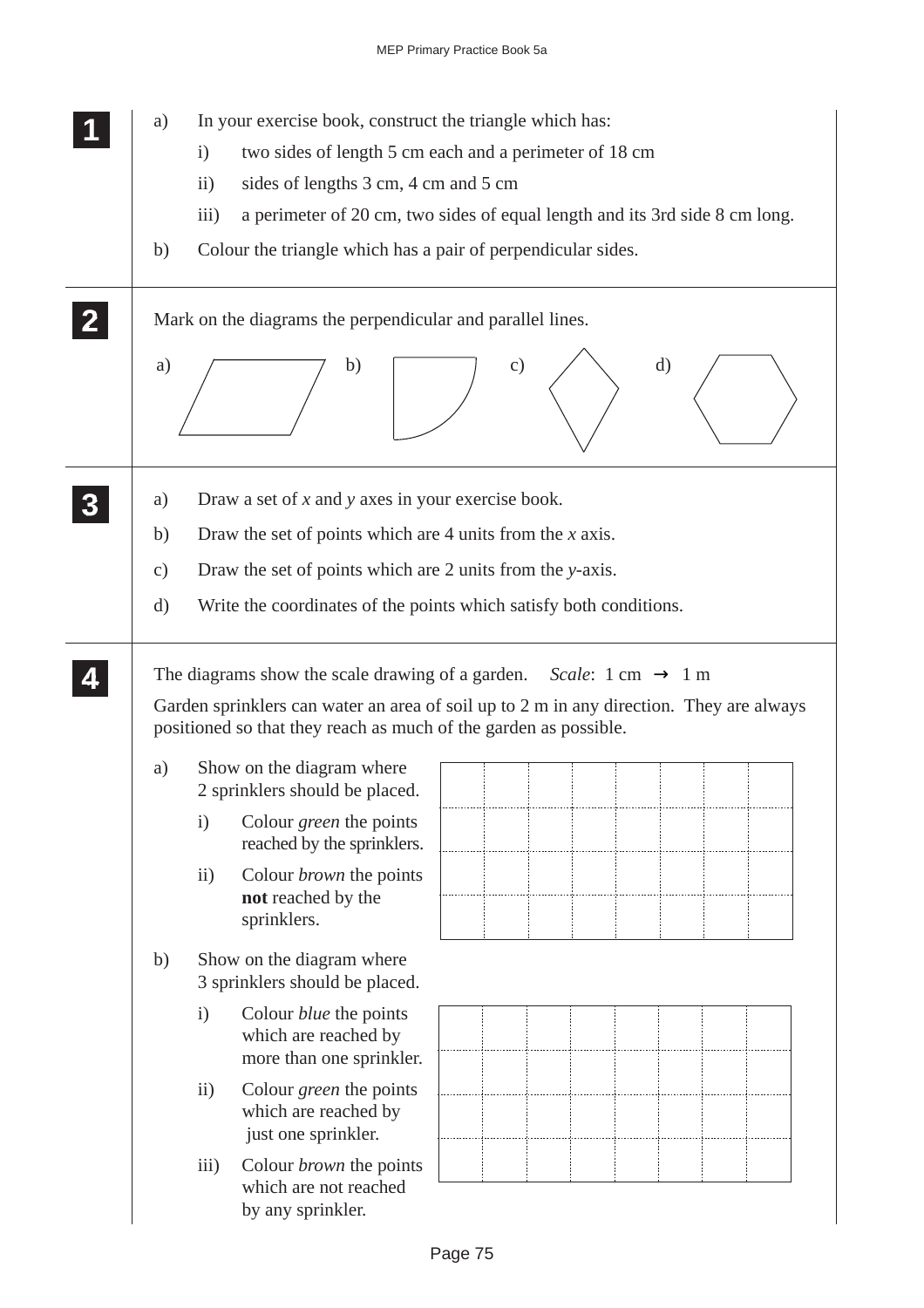**111** a) Write the number of the polygons in the correct place in the set diagram if:  $A = \{$ It has at least 1 pair of parallel sides $\}, B = \{$ It is a quadrilateral $\}$ 

**1 11**

**2 22 22**



- f) All parallelograms are trapeziums. l) Not every parallelogram is a rhombus.
	- Page 76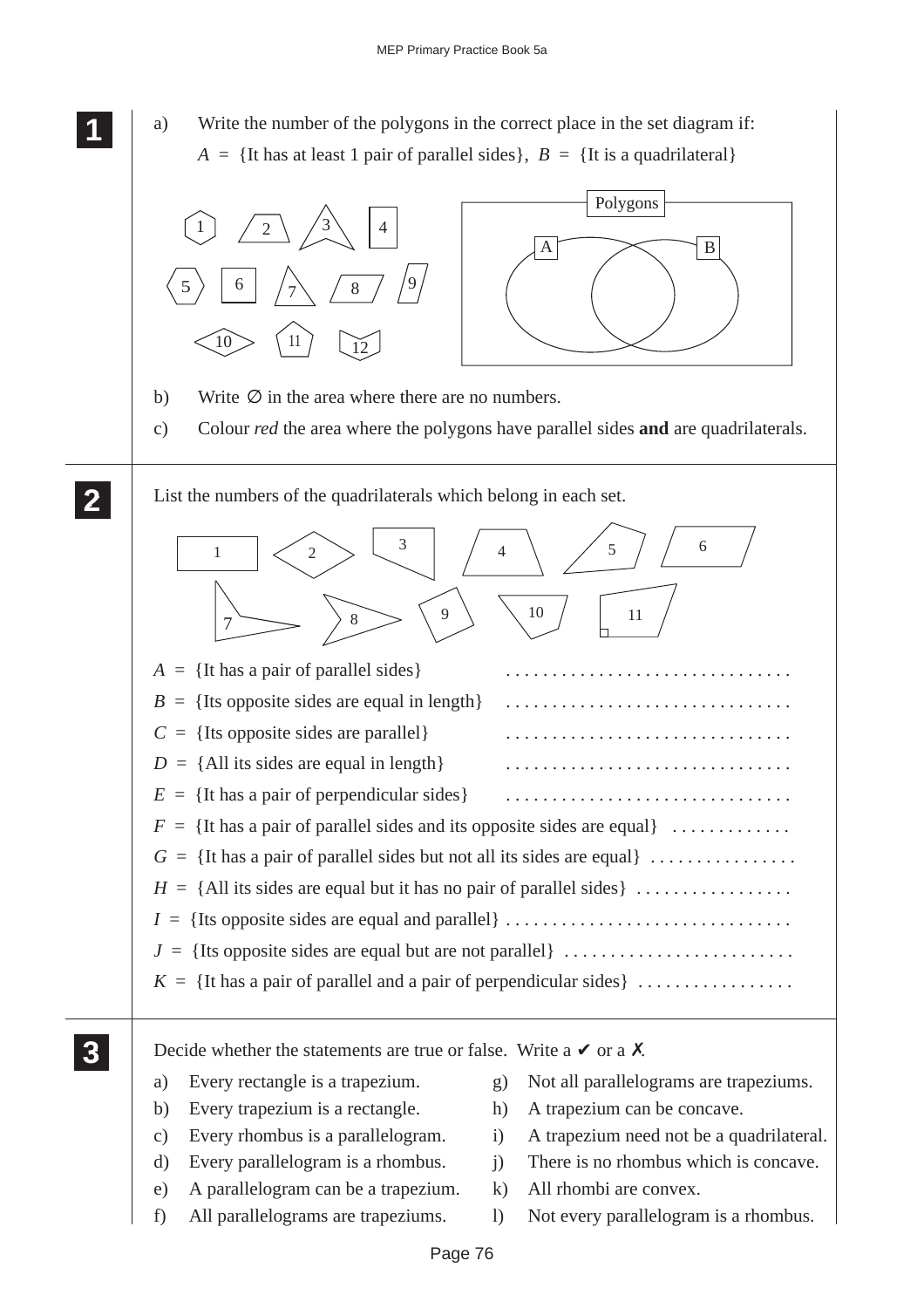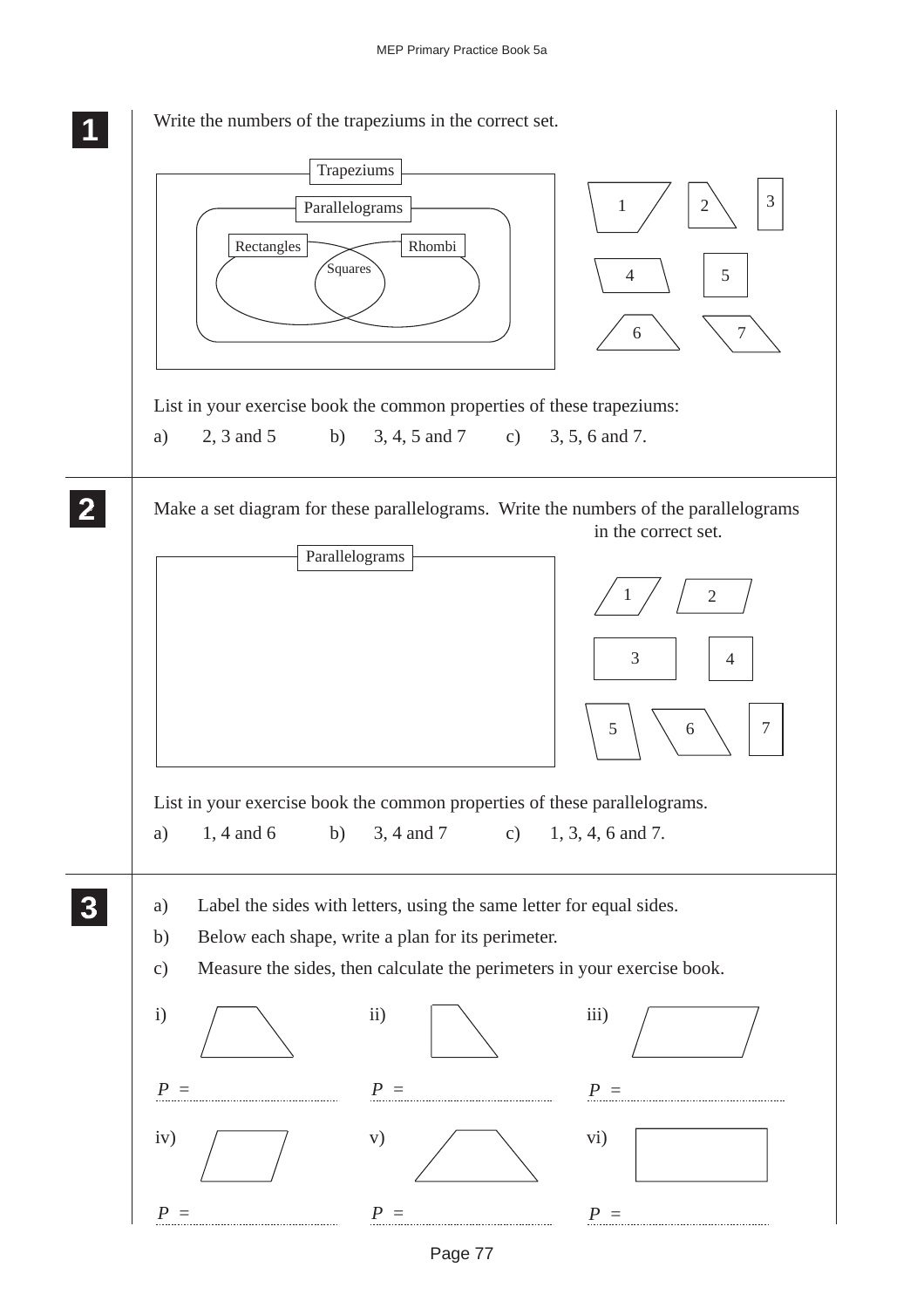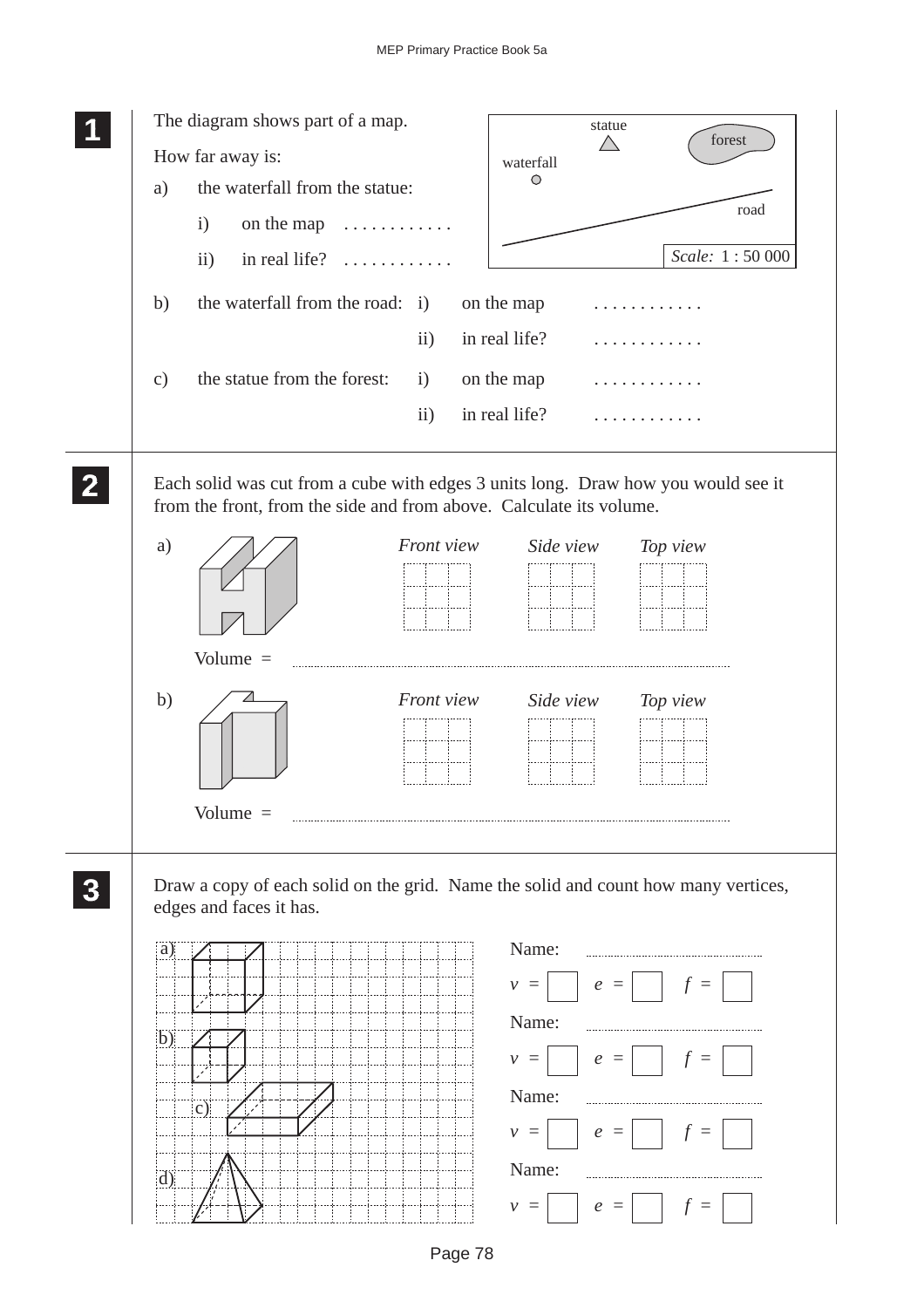|    | Draw lines through the two parallel lines to make different trapeziums.<br>Make one of the shapes a special trapezium. |
|----|------------------------------------------------------------------------------------------------------------------------|
|    |                                                                                                                        |
|    | Draw the set of points on the same plane which are 2 cm from:                                                          |
| a) | this ray<br>b)<br>this line segment                                                                                    |
|    |                                                                                                                        |
|    | a<br>$\boldsymbol{b}$                                                                                                  |
|    |                                                                                                                        |
|    |                                                                                                                        |
| a) | Can this net be folded to make a cube?                                                                                 |
| b) | Complete each net so that it can be folded to make a solid.<br>$\mathbf{i}$<br>$\overline{ii}$ )                       |
| a) | A thick black line has been drawn on the surface of a transparent glass cube.                                          |
|    | Draw the 3 views of the line.                                                                                          |
|    | Front view<br>Side view<br>Top view                                                                                    |
| b) | Draw a line on the surface of the glass cube to match the 3 views shown below.                                         |
|    | Front view<br>Top view<br>Side view                                                                                    |